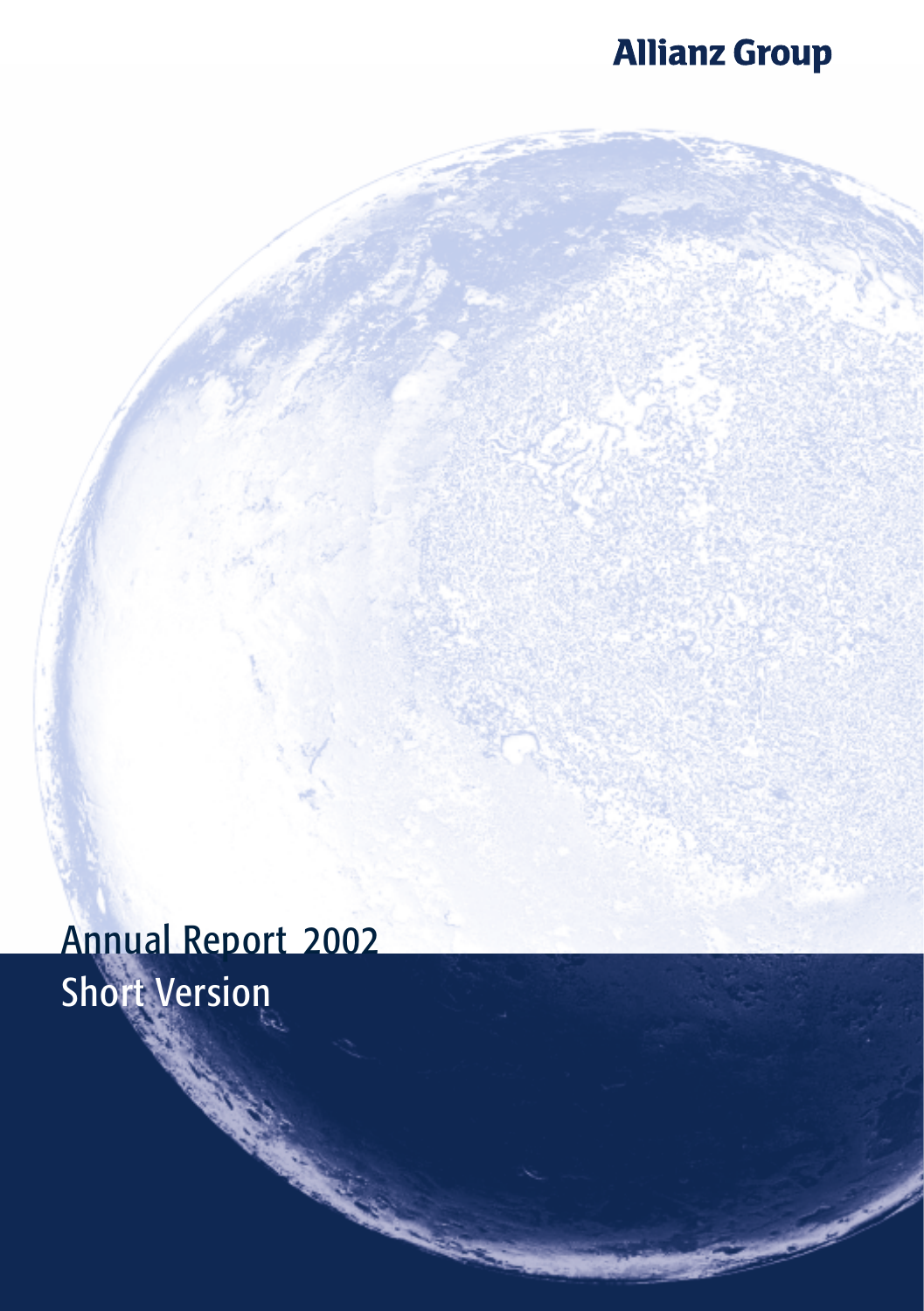# AT A GLANCE

| ALLIANZ GROUP                     |               | 2002     | 2001    | Change from<br>previous year<br>in $\%$ |
|-----------------------------------|---------------|----------|---------|-----------------------------------------|
| Earnings before taxes             | $\notin$ mn   | $-1,214$ | 1,827   | $-166.4$                                |
| Taxes                             | $\n  Emn\n$   | 735      | 840     | $-12.5$                                 |
| Minority interest in earnings     | $\n  mn\n$    | 688      | 1,044   | $-34.1$                                 |
| Net income                        | $\n  mn\n$    | $-1,167$ | 1,623   | $-171.9$                                |
| Total premium income              | $\epsilon$ bn | 82.6     | 75.1    | 9.9                                     |
| Net revenue from banking          | $\epsilon$ bn | 7.6      | 3.9     | 94.1                                    |
| Net revenue from asset management | $\notin$ bn   | 2.3      | 2.0     | 12.7                                    |
| Assets under management           | $\epsilon$ bn | 989      | 1,126   | $-12.1$                                 |
| Shareholders' equity              | $\epsilon$ bn | 22       | 32      | $-31.2$                                 |
| Return on equity after taxes      | $\frac{0}{0}$ | $-4.4$   | 4.8     | $-190.5$                                |
| Earnings per share                | €             | $-4.81$  | 6.66    | $-172.1$                                |
| Employees                         |               | 181,651  | 179,946 | 0.9                                     |

To go directly to any chapter, simply click  $\triangleright$ on the headline or the page number.

# CONTENT

- **\_ LETTER TO THE SHAREHOLDERS 1 \_ SUPERVISORY BOARD AND BOARD OF MANAGEMENT 4**
- **\_** STRATEGY 6 **\_** THE ALLIANZ SHARE 8 **\_** OVERALL BUSINESS DEVELOPMENT 16
- **\_ PROPERTY AND CASUALTY INSURANCE 24 \_ LIFE AND HEALTH INSURANCE 26**
- **\_** BANKING 28 **\_** ASSET MANAGEMENT 30 **\_** OUTLOOK 33

## COVER PHOTO

Small cause, big effect. Our cover photo shows a microscopic view of a corroded microvalve on an offshore drilling platform, which caused the shut-down of an entire platform in March 2001, although it only weighs a few milligrams. The Allianz Technical Center identified the cause of the problem.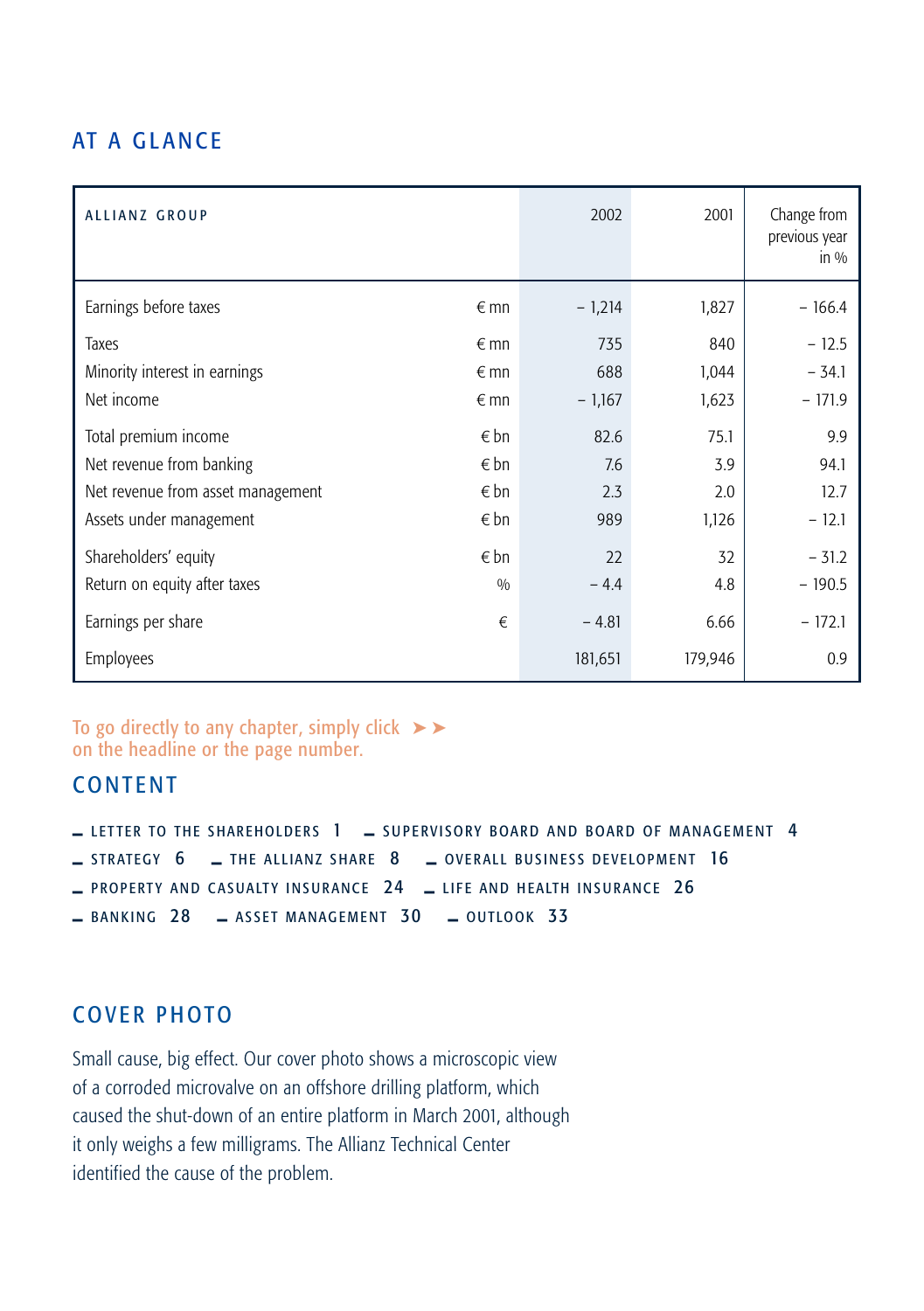Peux Shareholder

In my last letter to you, a little less than a year ago, I made a simple observation: the year 2002 will be, above all, a year of consolidation. I anticipated a year of great uncertainty, but I was still confident that my colleagues on the Board of Management and I would be able to deliver significantly better results than in 2001.



We have clearly missed this objective. For you, the owners of Allianz, 2002 was a bad year. In my 28 years with the company, I have never seen so many major risks materialize in such a short period. The bottom line was a loss of 1.2 billion euros and by year-end, our market capitalization stood at 22 billion euros.

The consolidation phase that I had announced was implemented earnestly and there were initial signs of success: we did cut costs at Dresdner Bank, streamline operations in property and casualty insurance, boost performance in asset management and increase our market share in private and corporate retirement plans. But we did not progress far enough to withstand the many blows that fell on us in 2002: the worldwide economic crisis and the free fall in the stock markets caused us to make significant write-downs in our investment portfolio and further impacted the bank's earnings. Adding to these factors were threats of war and natural catastrophes of unexpected intensity and scale. Finally, we had to re-evaluate our exposure to asbestos-related and environmental risks in the U.S., leading us to increase the reserves related to these risks.

Have the risks in a highly integrated and complex world become so overwhelming that they threaten to undermine our business? Are forces of nature and market fluctuations hurting our ability to make decisions? As justified as such questions may appear in the face of turbulent forces of this magnitude and their mutually reinforcing effects, my answer is an unequivocal no. Let me remind you of the words of the British philosopher Isaiah Berlin, who cautioned against looking at history as "a highway with no exits". He wrote, "Our margin of decision is not very big. Let's say, one percent. But it is this one percent that matters."

That is the lesson we have learned in 2002. It was an extraordinarily bad year, without doubt. But we did not waste it, because we used what margin we had to make the hard decisions necessary to restore our business to sustained profitability.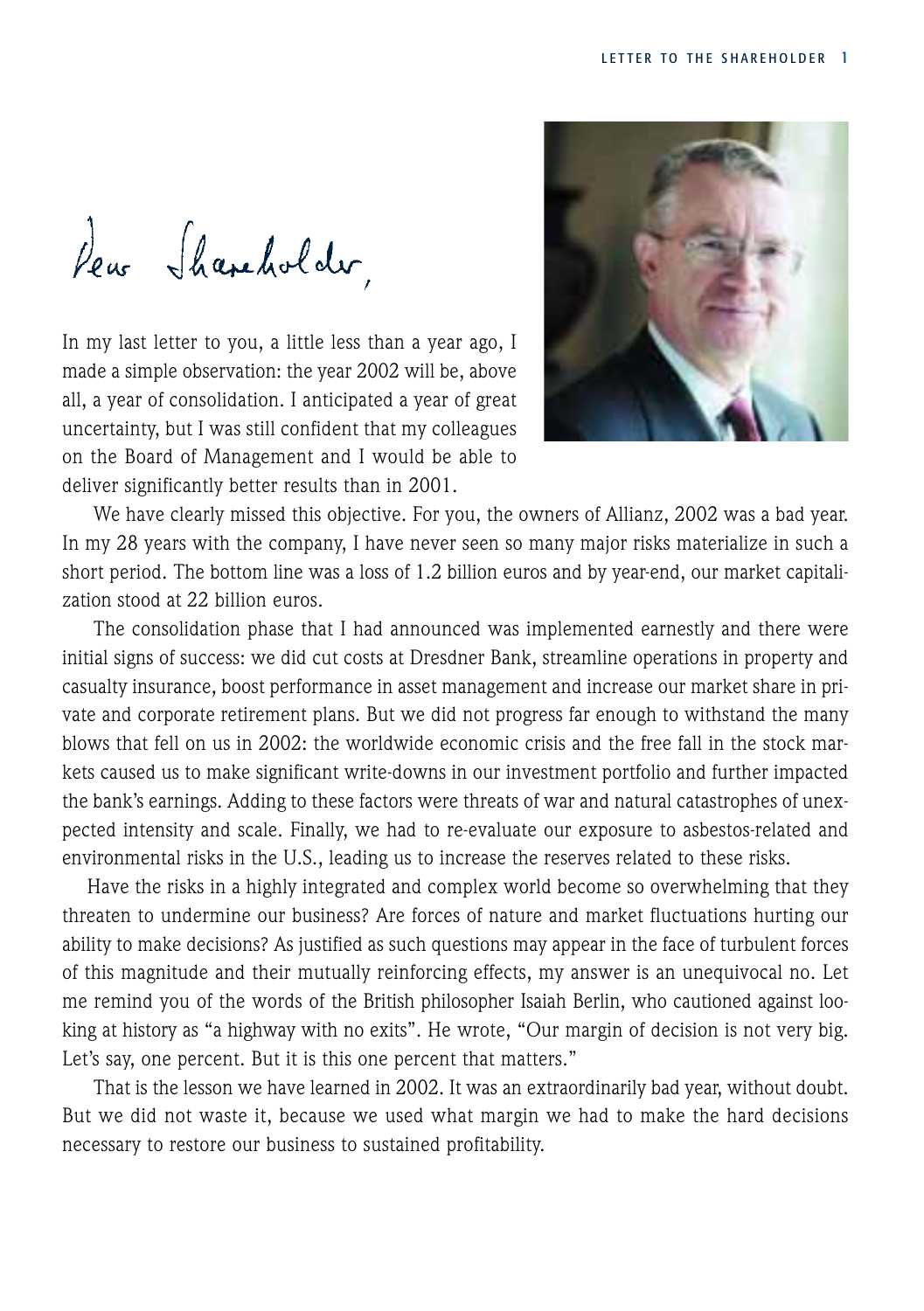It is time to return to simple but vital and proven principles. Consistently applied, these are the principles that create true value. We have three primary objectives. In property and casualty insurance, we want to reduce the combined ratio (which measures claims and expenses as a percentage of premiums earned) to under 100 percent in 2003. That way, the profitability of this business will become increasingly independent of the capital markets. In banking, we want to control costs and structure our business model in such a way as to improve our earnings, even if the capital markets remain difficult over a prolonged period. Finally, our private retirement plans and asset management business should cater to the needs of customers at every stage of their life and in any market environment.

The implementation of these measures already began in 2002. We have initiated turnaround programs and we are making sure that they are implemented rigorously and without delay. We cut costs, discontinued unprofitable lines of business and changed management wherever necessary. Rates were adjusted to reflect the new risk dimensions, and risk management was further improved. We have become leaner and faster but at the same time we are growing, especially in the areas of life insurance and asset management, and in the region of Asia and central and eastern Europe.

In other words, we would have a satisfactory answer if you as the shareholder were to ask, "What is going to happen to Allianz if the economy and the capital markets also fail to recover in 2003?". We are prepared for all market situations and expect better results, even if markets continue to be weak and the economy remains flat. For you, the shareholders, that is important to know in these uncertain times.

That is our program, which we announced in the fall of 2002 as "Back to basics". This principle also applies in another, broader sense. The end of the "everything is do-able" era has fostered a return to traditional values such as integrity, sense of responsibility and fairness. Basic notions of corporate ethics have now achieved the breakthrough that I would have expected much earlier. Concepts such as sustainability, corporate citizenship and corporate governance have turned from slogans into reality. They will  $-1$  hope  $-$  also withstand the next upswing in the economy and become permanent underpinnings of corporate behavior. That is why we have decided to distribute, together with this Annual Report, the corporate responsibility magazine of the Allianz Group. We thereby affirm our conviction that business responsibility cannot be separated from community and social considerations and ecological concerns.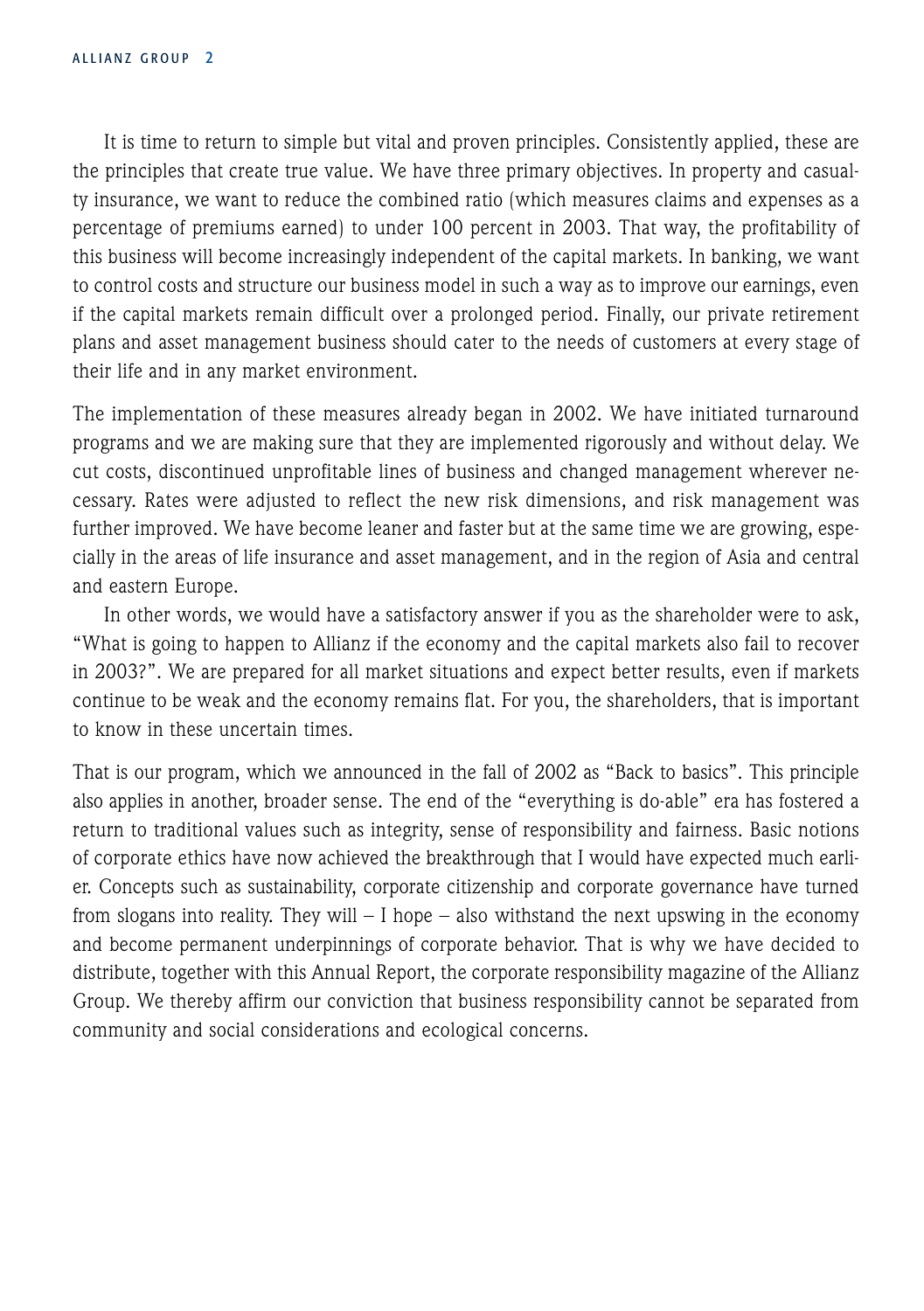This is my last letter to you, dear shareholders, in my capacity as Chairman of the Board of Management. By the time you read it, you will already know that after the end of our Annual General Meeting 2003 my colleague Michael Diekmann will lead your company as the ninth Chairman in the 112-year history of Allianz. Quite apart from my personals plans, I consider this to be the right moment for a change of generations at the helm of Allianz. By virtue of age, experience and capabilities, Mr. Diekmann is predestined to shape the fate of the company for many years to come. In meeting this challenge, he can count on the support of a Board with a solid track record of efficient team work in a climate of mutual trust.

How eventful these last eleven and half years have been! And how quickly they have passed. In my first letter to you, which I wrote in 1992, I said that we were about to return to sober reality. It almost seems as if every ten years a new force reshapes the destiny of your company. It is good to know that the new Chairman will tackle the challenges ahead of him with an open mind and new energy. If you wish, I will be pleased to serve on the Supervisory Board of your company. But my time as the helmsman of Allianz is over. Mr. Diekmann is free to set the course that he deems best.

I thank you, our shareholders, for your trust and your patience. The past year has put you through a tough test. As I have explained, it will remain an exceptional year in the history of your company. That is why we propose to distribute a dividend in the same amount as last year. My sincere thanks also go to the approximately 182,000 employees of this company, as well as our agents and cooperation partners. In a very difficult year, they have shown their full capabilities.

Your company, Allianz, has rarely experienced a year as challenging as 2002. Given the difficult environment, it may take some time to regain our former strength. But I am confident that we will succeed. Your company will emerge from the consolidation of the financial services sector with renewed vigor and strategically in an even stronger position. And once again it will create the lasting value that you, as an investor, have every right to expect.

Sincerely lutte buile

Dr. Henning Schulte-Noelle Chairman of the Board of Management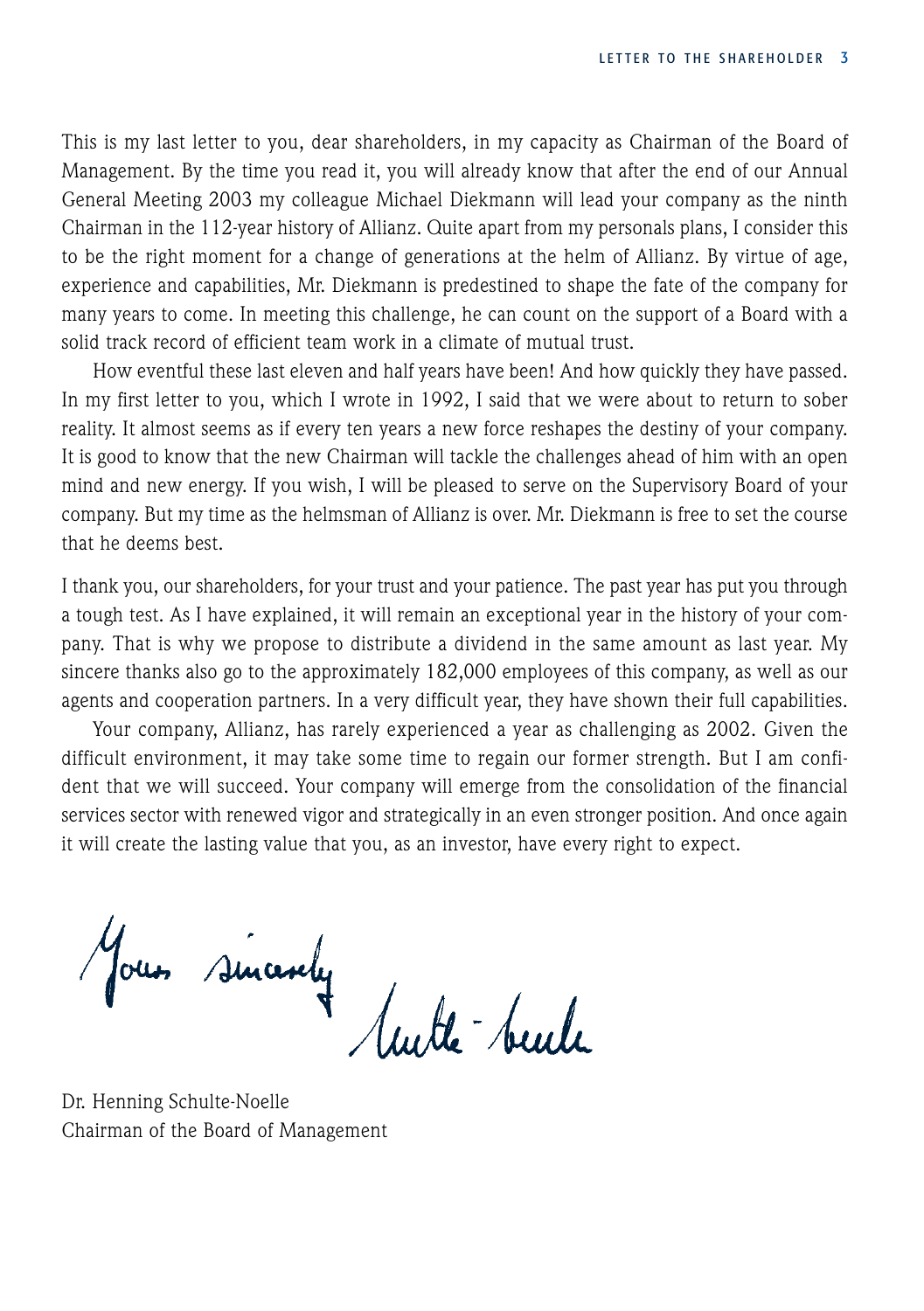# *Supervisory Board*

DR. KLAUS LIESEN Chairman of the Supervisory Board E.ON AG Chairman

FRANK LEY Employee, Allianz Lebensversicherungs-AG Deputy Chairman

DR. BERND W. VOSS Member of the Supervisory Board Dresdner Bank AG Deputy Chairman, since June 13, 2002

NORBERT BLIX Employee, Allianz Versicherungs-AG

DR. DIETHART BREIPOHL Former member of the Board of Management Allianz AG

BERTRAND COLLOMB Président Directeur Général Lafarge

DR. GERHARD CROMME Chairman of the Supervisory Board ThyssenKrupp AG

JÜRGEN DORMANN Chairman of the Supervisory Board Aventis S. A.

HINRICH FEDDERSEN Member of the Federal Steering Committee ver.di – Vereinte Dienstleistungsgewerkschaft

DR. UWE HAASEN Former member of the Board of Management Allianz AG since June, 13 2002

PETER HAIMERL Employee, Dresdner Bank AG PROFESSOR DR . RUDOLF HICKEL

Professor of finance

HORST MEYER Employee, Hermes Kreditversicherungs-AG

UWE PLUCINSKI Employee, Dresdner Bank AG

REINHOLD POHL Employee, Allianz Immobilien GmbH

ROSWITHA SCHIEMANN Branch Manager, Allianz Versicherungs-AG

DR. ALBRECHT SCHMIDT Chairman of the Supervisory Board Bayerische Hypound Vereinsbank AG until June 12, 2002

DR. MANERED SCHNEIDER Chairman of the Supervisory Board Bayer AG

DR. HERMANN SCHOLL Managing Director Robert Bosch GmbH

JÜRGEN E. SCHREMPP Chairman of the Board of Management DaimlerChrysler AG

JÖRG THAU Employee, Allianz Private Krankenversicherungs-AG

DR. ALFONS TITZRATH Former member of the Supervisory Board Dresdner Bank AG until June 12, 2002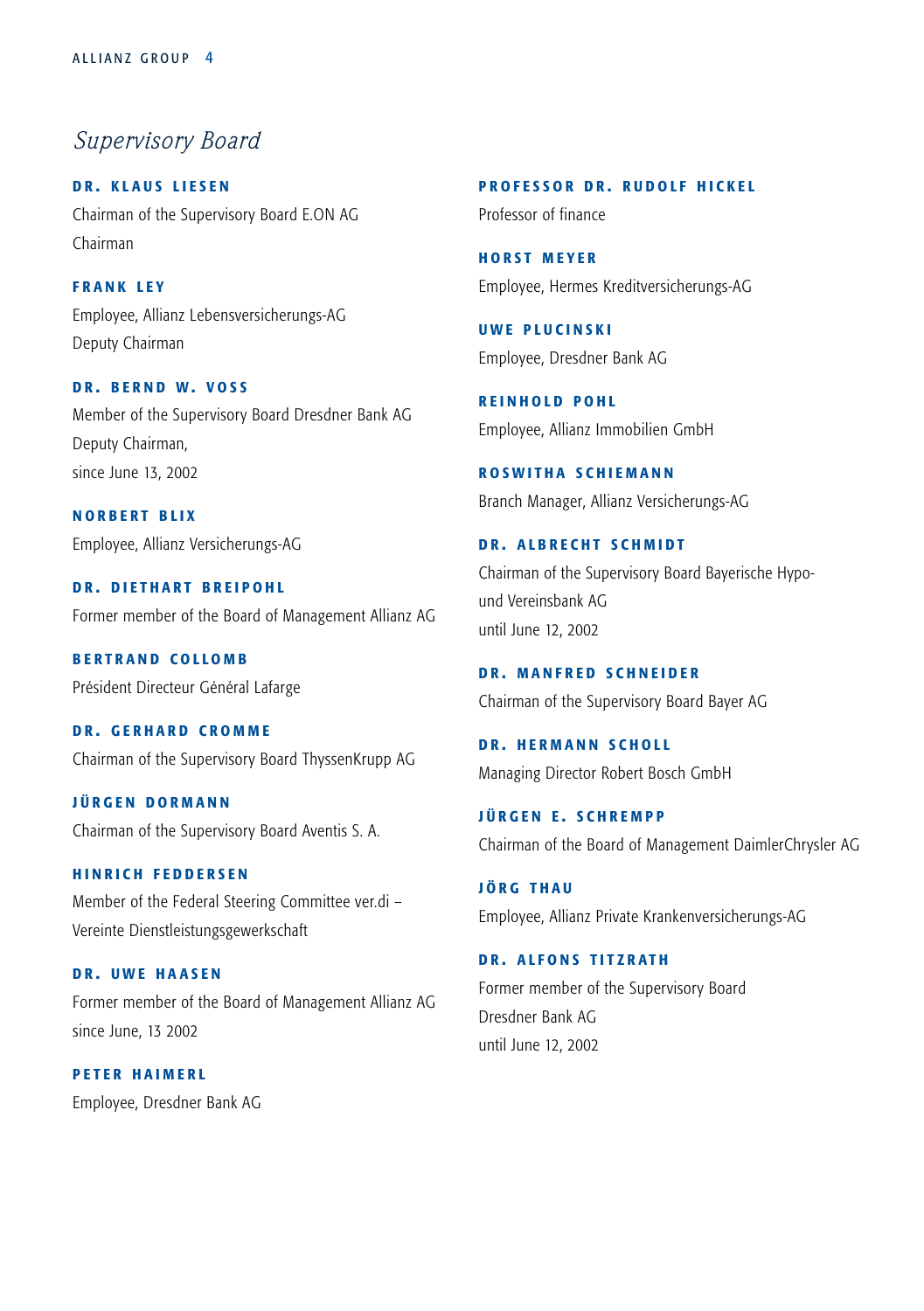# *Board of Management*

DR. HENNING SCHULTE-NOELLE

Chairman of the Board of Management

DR. PAUL ACHLEITNER Group Finance

DETLEV BREMKAMP Europe II

JAN R. CARENDI Americas since May 1, 2003

MICHAEL DIEKMANN Americas, Group Human Resources

DR. JOACHIM FABER Allianz Dresdner Asset Management

DR. BERND FAHRHOLZ Allianz Dresdner Banking until March 25, 2003

LEONHARD H. FISCHER Dresdner Corporates & Markets until October 31, 2002

DR. REINER HAGEMANN Europe I Director responsible for Labour Relations

DR. HORST MÜLLER Group Financial Risk Management

DR. HELMUT PERLET Group Controlling, Accounting, Taxes, Compliance

DR. GERHARD RUPPRECHT Group Information Technology, Life Insurance Germany

DR. HERBERT WALTER Allianz Dresdner Banking since March 19, 2003

DR. WERNER ZEDELIUS Growth Markets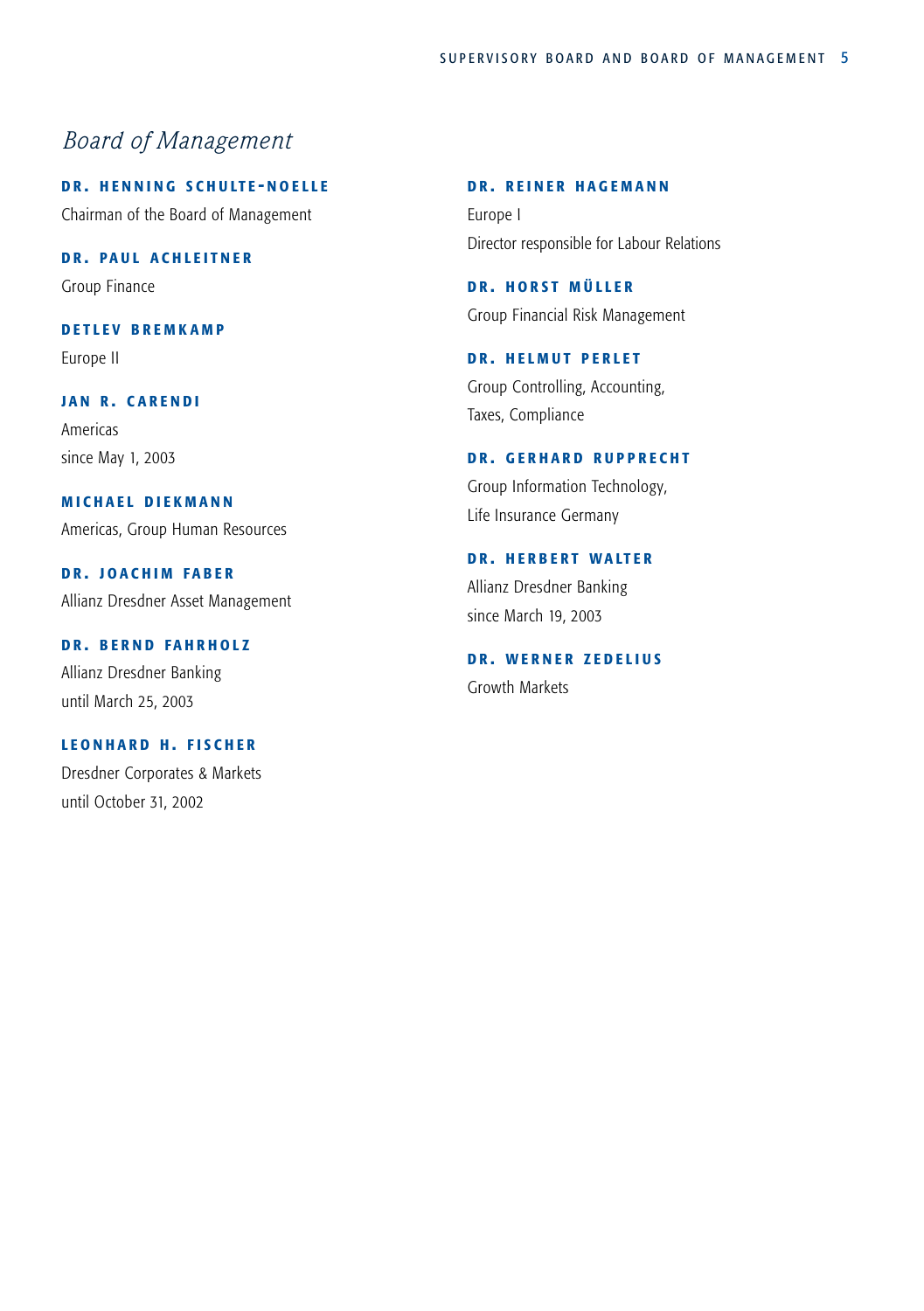*2002 was a bad year for Allianz.* The continuing decline of the stock markets, natural catastro-

phes and the need to bolster our claims reserves in the U.S. overshadowed clear improvements in our

operating performance. But we are determined to adhere to our long-term strategy and we will do

everything to return to sustained, profitable growth.

In 2002, we focused our efforts on improving our operating results. Allianz must become less dependent on economic trends and the development of the capital markets. More efficient workflows and thus lower costs, an improved claims ratio in the insurance business and the sustained improvement of our performance in the banking business are the foremost priorities of our operating units.

A return to profitability is the prerequisite for the further pursuit of our strategy. This strategy is still aimed at shaping the profound changes in our markets and taking full advantage of the great business potential they offer. In that, we are guided by five principles:

- 1. We believe that we can best serve our shareholders by giving priority to our clients.
- 2. We realize that our continued success is based on our reputation, our acceptance by society and our ability to attract and retain the best people.
- 3. We foster the entrepreneurial spirit of our local group companies while providing the leverage of a global institution.
- 4. We recognize that a sustainable performance requires primary focus on operational excellence and organic growth, supported by profitable acquisitions.
- 5. We aim to rank among the top five competitors in the markets in which we choose to participate.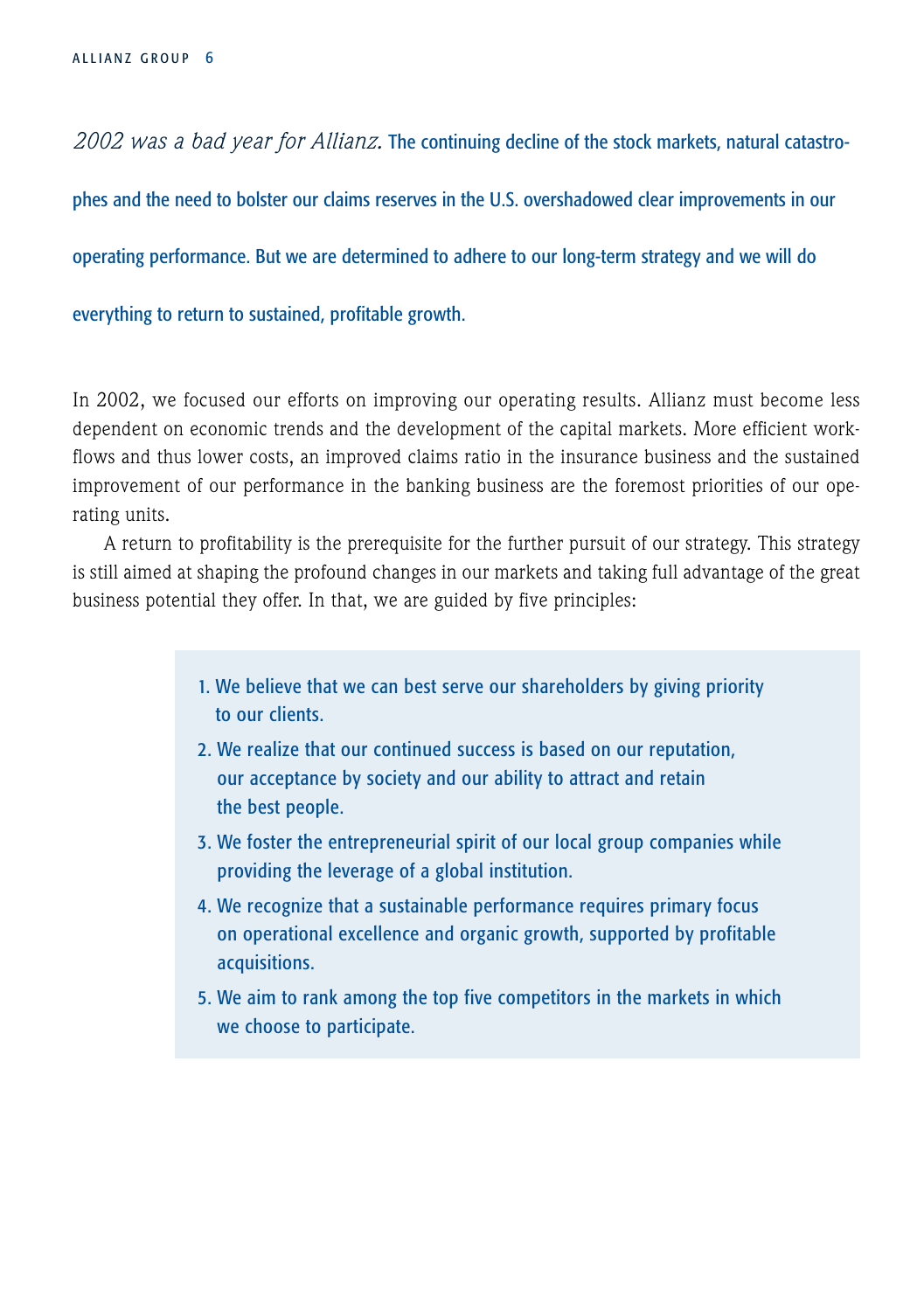These fundamental business principles lead us to the five strategic priorities listed below. They determine our actions as a financial services group in insurance, banking and asset management.

Our five strategic priorities are:

- **\_** optimizing the Economic Value Added of our Group, based on risk-adequate capital requirements and sustainable growth targets.
- **\_** exploiting the opportunities offered by high-growth markets by leveraging our traditional risk management expertise.
- **\_** strengthening our leading position in life and health insurance and in asset management, especially in private and corporate retirement insurance plans.
- **\_** increasing our asset gathering capabilities by building customer-specific, multi-channel distribution platforms.
- **\_** expanding our investments and capital market expertise.

The prime objective of all Group companies and all business areas must be the creation of economic value added.

Consistently applied, these principles and priorities are a reliable guide that will help us stay the course in a difficult market environment. We see Allianz as one of the decisive forces in the consolidation process that is currently unfolding in the financial services market, and we will emerge from this process with renewed strength.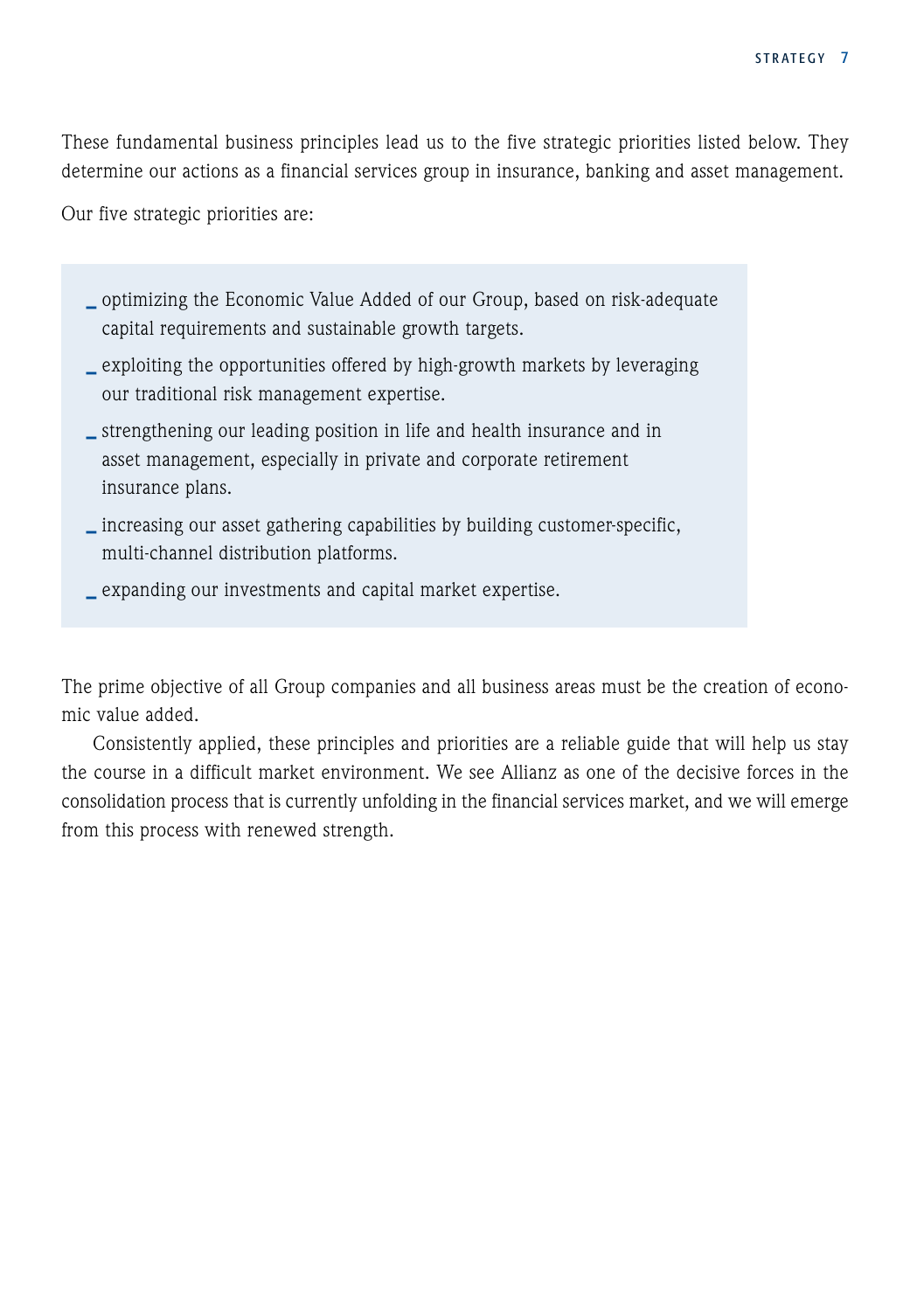*In 2002, the stock market disappointed investors worldwide.* A weak economy, loss

of investor confidence and uncertainties as to the outcome of the current political crises sent share

prices plummeting around the globe. The Allianz share lost more than half of its value. Our free

float now extends to over 500,000 shareholders. Even in difficult times, we want to offer you

continuity in terms of dividends and propose to pay an unchanged dividend of 1.50 euros per

share for the year 2002.

### Capital markets weaken insurance stocks

In 2002, insurance stocks lagged behind general market indices, just as they did in the previous year. While the Dow Jones EURO STOXX 50 registered a decline of 37.3 percent, the Dow Jones EURO STOXX Insurance index lost 51.7 percent of its value. This manifest slide of an entire industry is caused by the deep-seated weakness in the capital markets, which has hit high-volume investors such as insurers particularly hard. Falling stock prices tangibly diminish the value of their portfolios. The downward trend of the stock markets not only depressed our investment income, it also had a very negative impact on our banking business. As a result, our share price dropped 65.9 percent and clearly underperformed the Dow Jones EURO STOXX Insurance index.



Dow Jones EURO STOXX Insurance Allianz Dow Jones EURO STOXX 50 After the extraordinary deterioration of our share price during the last two years, performance in the ten-year comparison stands  $at - 0.1$  percent. If we extend the observation period and look at the development of the Allianz share price over the last twenty years, an average increase of 9.7 percent per year is revealed.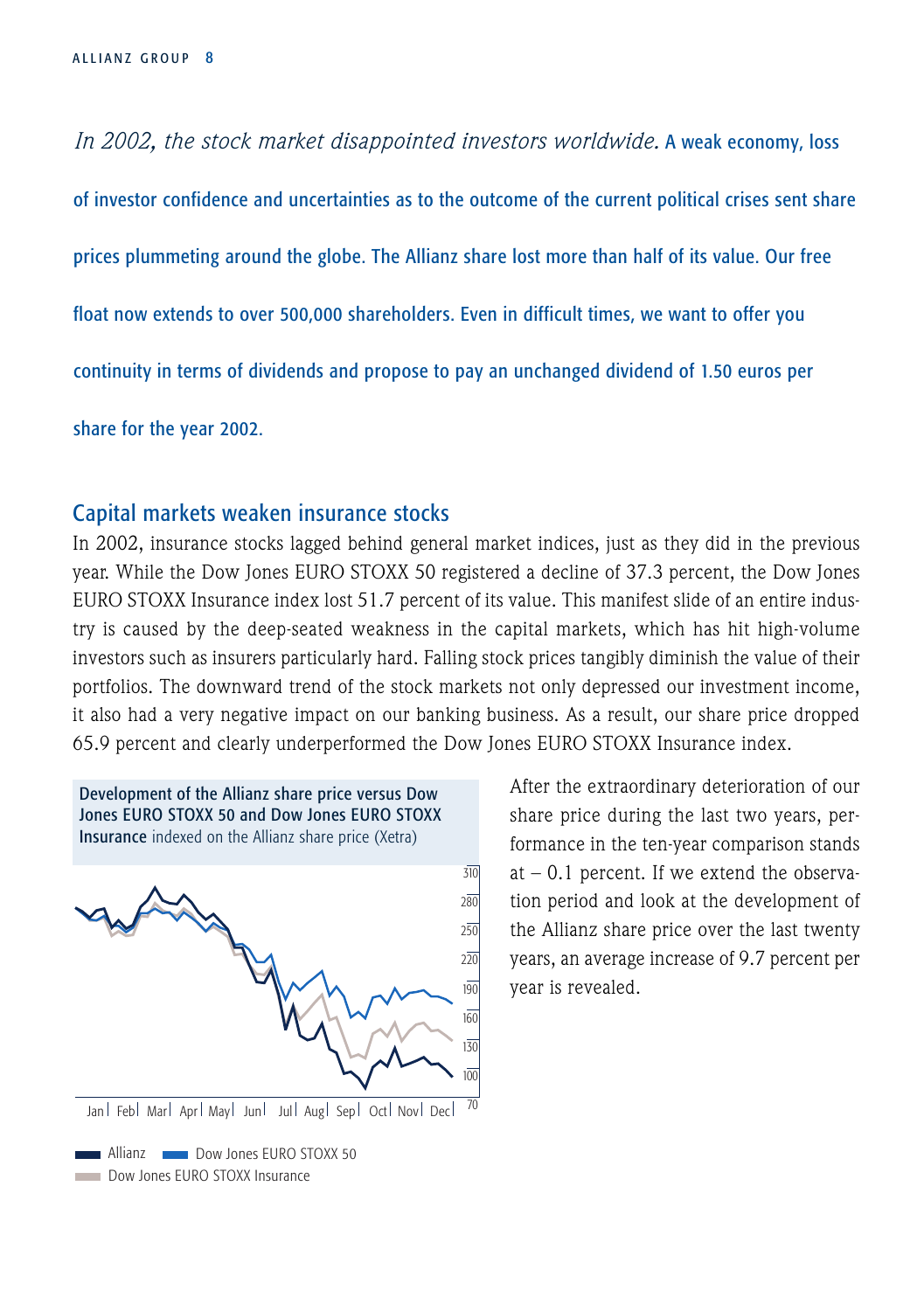#### Allianz share performance in comparison

Average annual performance in %

| Performance                             | 1 year<br>2002 | 5 years<br>1998-2002 | 10 years<br>1993-2002 |
|-----------------------------------------|----------------|----------------------|-----------------------|
| Allianz (excl. dividend)                | $-65.9$        | $-17.2$              | $-0.1$                |
| Allianz (incl. dividend)                | $-65.6$        | $-16.8$              | 0.4                   |
| DAX                                     | $-43.9$        | $-7.3$               | 6.5                   |
| Dow Jones EURO STOXX 50                 | $-37.3$        | $-1.2$               | 8.7                   |
| Dow Jones EURO STOXX Insurance          | $-51.7$        | $-7.2$               | 4.6                   |
| Dow Jones EURO STOXX Financial Services | $-32.2$        | $-2.7$               | 5.9                   |
| Dow Jones EURO STOXX Bank               | $-26.8$        | $-2.5$               | 6.8                   |
|                                         |                |                      |                       |

Source (chart and table): Thomson Financial Datastream

With a market capitalization of 22 billion euros, Allianz remains one of the most highly valued financial services providers in Europe. Our share is listed in all the major indices: Germany's DAX, Dow Jones EURO STOXX 50 and MSCI Europe. It is also used in calculating the FTSE Eurotop 100 and the MSCI World Index.

The Allianz share is also included in the Dow Jones Sustainability Index. This index only lists the top 10 percent of companies in a given industry that have obtained the best rankings in a sustainability rating. The ranking is based on economic, ecological and social criteria.

#### Weighting of the Allianz share in European indices on December 31, 2002 in %

| DAX (seventh-largest single share)                           | 59   |
|--------------------------------------------------------------|------|
| CDAX Insurance (largest single share)                        | 53.1 |
| DJ EURO STOXX 50<br>(27th-largest single share)              | 15   |
| DJ EURO STOXX Insurance<br>(fourth-largest single share)     | 13.1 |
| MSCI Europe Index<br>(48th-largest single share)             | 05   |
| MSCI Europe Insurance Index<br>(fourth-largest single share) | 98   |

Sources: Bloomberg, Thomson Financial Datastream, Morgan Stanley Capital International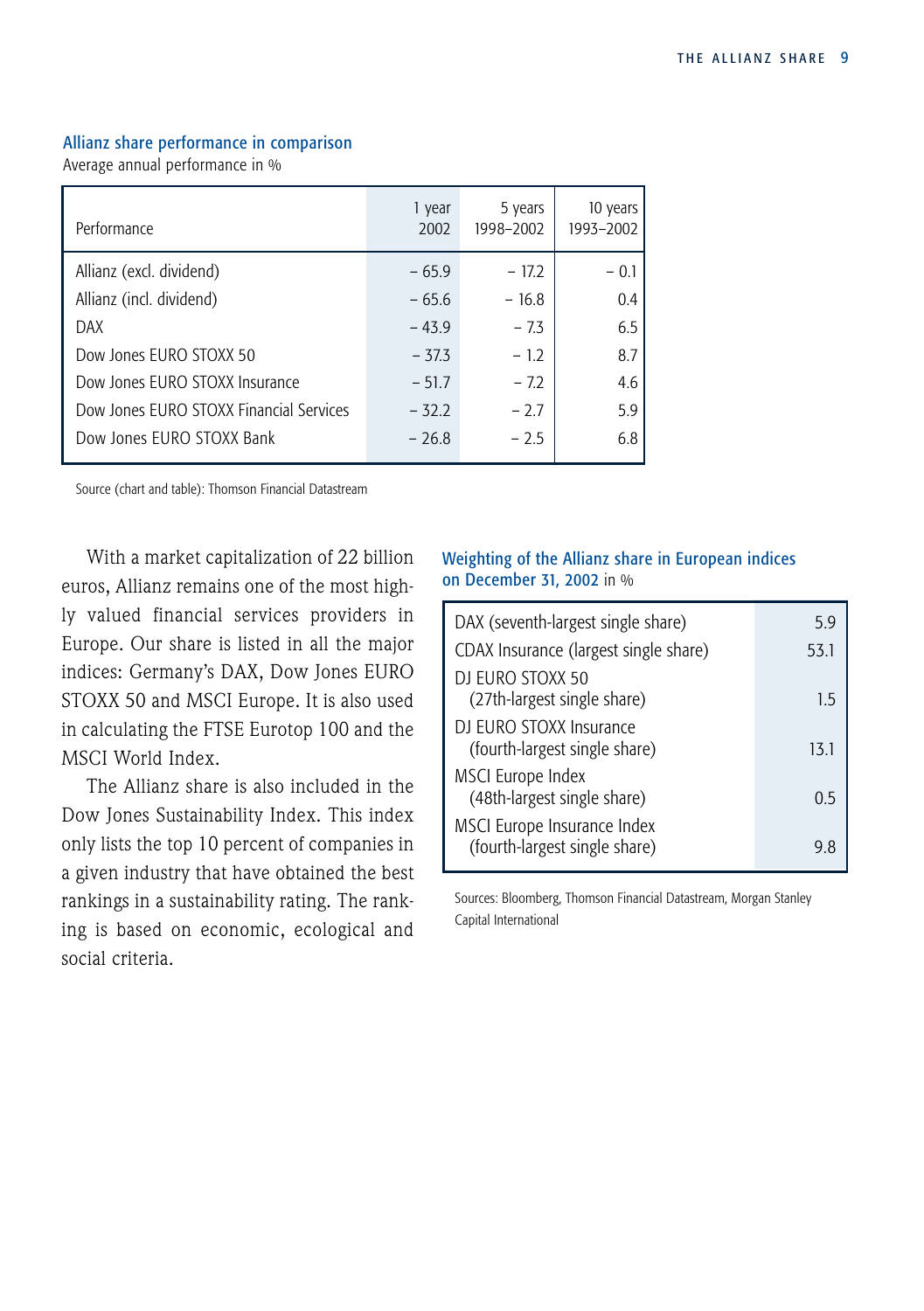

\*) Market capitalization calculated without treasury shares Source: Thomson Financial Datastream



#### Dividend per share

# Exceptional charges determine earnings per share

Extremely weak capital markets, the severe flooding in central and eastern Europe, persistently high risk provisions at Dresdner Bank and the need to increase our reserves for asbestos-related claims in the U.S. depressed our earnings performance in 2002 to an unusual extent. The Group reported a loss of 1.2 billion euros. Based on an average of 242.8 million shares (not including treasury shares), earnings per share amount to  $-4.81$ euros.

# Dividend at previous year's level

Even in difficult times, we maintain the continuity of our dividend policy. We therefore propose to our shareholders to distribute a dividend of 1.50 euros per share for 2002, unchanged from last year. In the period from 1995 to 2000, we had successively increased our dividend six times.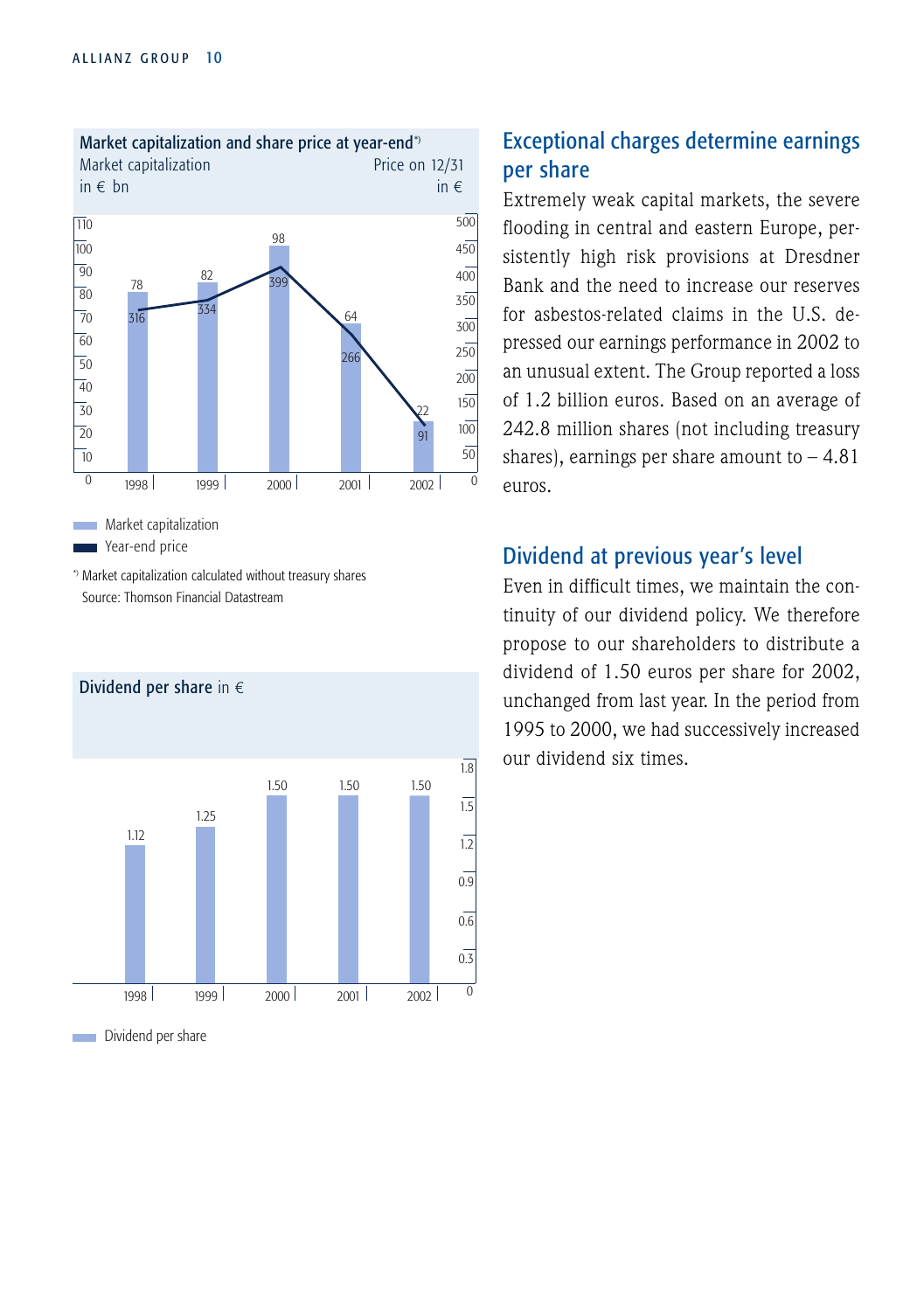# Public offer to holders of profit participation certificates

In a voluntary public offer, we invited the holders of Allianz profit participation certificates to exchange their certificates for Allianz shares. This offer was designed to restructure our capital. The exchange was completed in January 2003 and ended with a satisfactory acceptance ratio of 86 percent. We issued a total of 6.1 million shares from treasury stock to holders of profit participation certificates. Following this offer, the terms for the certificates still outstanding remain in force. We do not intend to issue a call for their redemption as of December 31, 2006.



Sources: Publications of shareholders (long-term investments), Allianz AG share register (free float)

#### Free float now over 71 percent

The free float percentage of our share continued to rise in 2002, from 64 percent in 2001 to 71 percent at the end of the year. The increase is mainly attributable to HypoVereinsbank, which reduced its stake in Allianz to under 5 percent. This makes Allianz one of the largest public corporations in Europe. A higher free float percentage raises the liquidity of our share and upgrades its weighting in most major indices.

The higher free float also increases the number of shareholders, from 440,000 to over 510,000. Trading volumes went up as well. On an average day, approximately 1.7 million Allianz shares are bought and sold through the electronic trading system Xetra – an increase of 65 percent over the previous year.

Since the end of 2000, Allianz shares have also been traded on the New York Stock Exchange in the form of American Depositary Receipts (ADR). Ten ADRs are the equivalent of one Allianz share.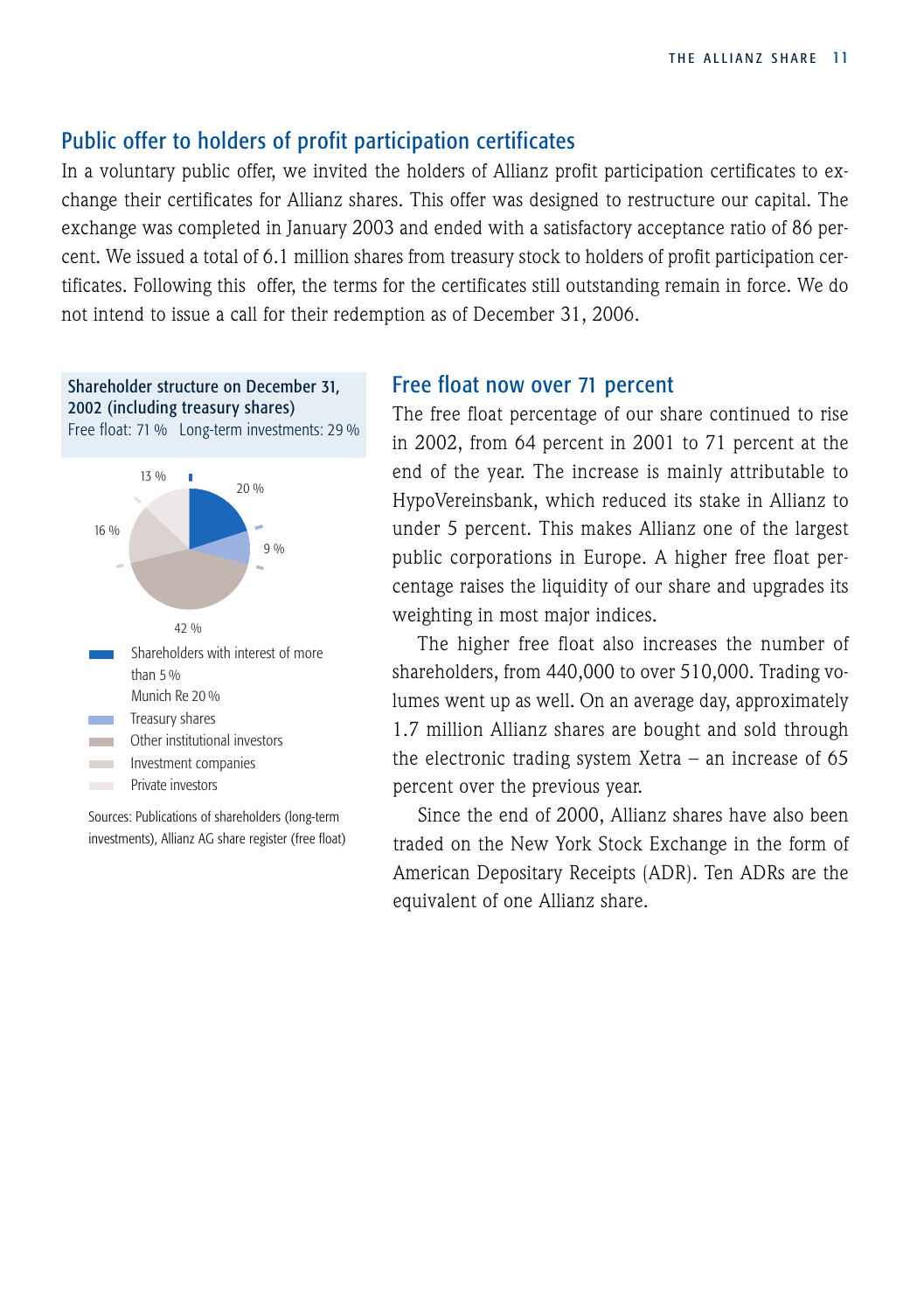Regional distribution of share ownership on December 31, 2002



#### Value-oriented management

Our foremost objective is profitable growth. That is why we use "Economic Value Added" (EVA) as the key indicator for controlling our business. In 2002, we did not reach our profitability targets.

## Performance-based remuneration

As an additional incentive for increasing Allianz market capitalization, our "Long-Term Incentive Plan" provides top-level management with a variable remuneration plan based on the allocation of stock appreciation rights. Through this plan, management participates in the development of the Allianz share price. The number of shares

allocated to each recipient depends on the EVA achieved. In addition, we consider the extent to which individual targets have been reached.

The stock appreciation rights are issued over a seven-year term. They can be exercised for the first time after a period of two years, provided that two conditions are met. Our share price must:

- **\_** outperform the Dow Jones EUROPE STOXX Price Index (600) on each of at least five consecutive trading days and
- **\_** our share must have increased at least 20 percent over the base price of the stock appreciation rights.

In 2002, approximately 570 senior managers were participating in the long-term incentive plan. Due to the poor performance of our share price, management received no payments from the stock appreciation rights granted in previous years.

## Annual General Meeting online on the Internet

In 2002, Allianz shareholders were able for the first time to follow the entire Annual General Meeting of their corporation on the Internet. This service will be maintained. In 2003, shareholders with Internet access will once again be able to change their instructions online during the meeting, provided voting has not yet begun. Last year, this offer met with great interest.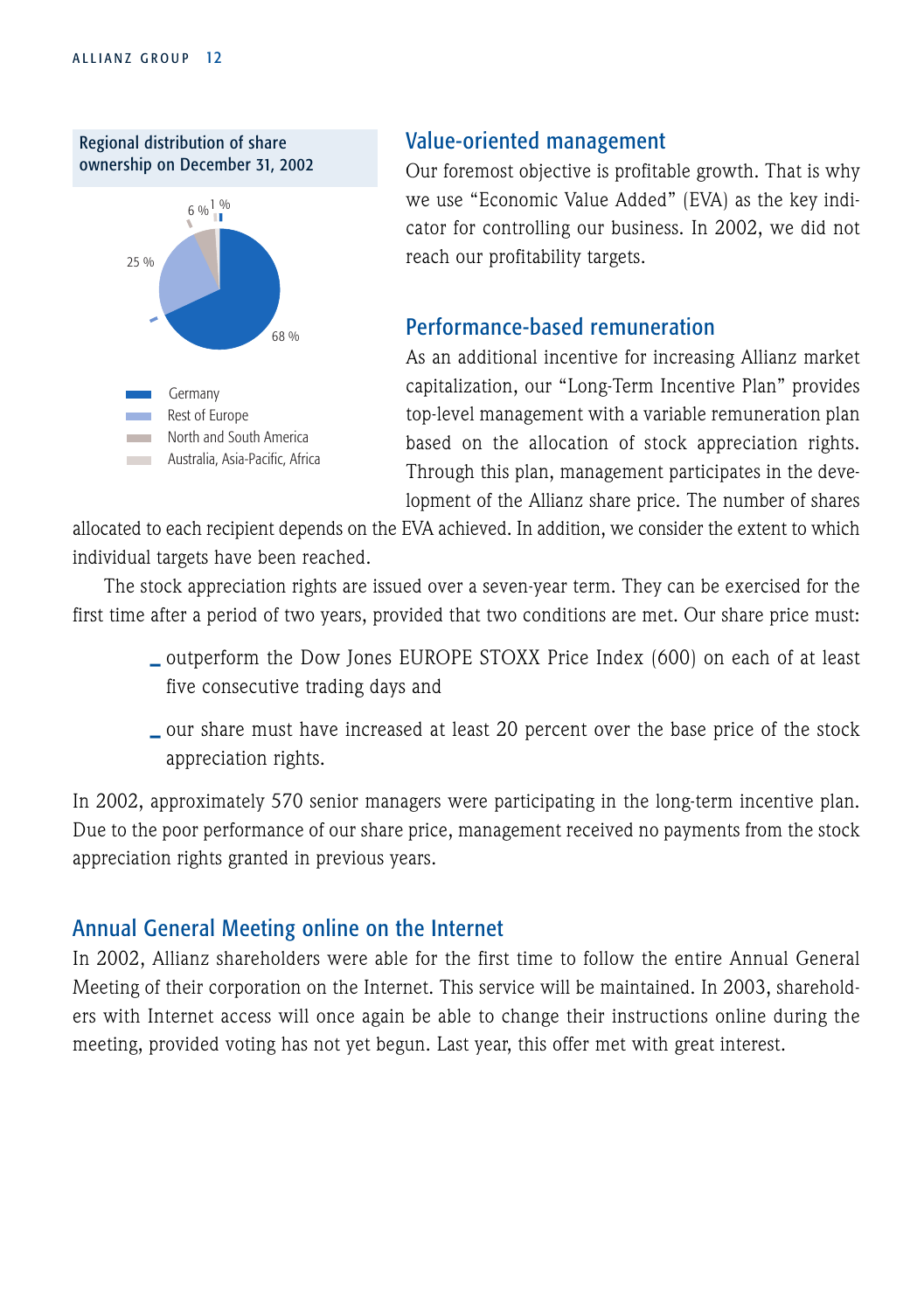## Allianz share key indicators at a glance

|                                                                             |               | 2002        | 2001        | 2000        |
|-----------------------------------------------------------------------------|---------------|-------------|-------------|-------------|
| Subscribed capital on December 31                                           | €             | 682,408,000 | 682,055,680 | 629,120,000 |
| Number of shares on December 31                                             |               | 266,565,625 | 266,428,000 | 245,750,000 |
| Average number of shares in the fiscal year <sup>1)</sup>                   |               | 242,788,806 | 243,585,880 | 245,401,507 |
| Average number of shares traded per day on Xetra                            |               | 1,664,555   | 1,008,085   | 610,611     |
| Share price on December 31                                                  | €             | 91          | 266         | 399         |
| High for the year                                                           | €             | 287         | 399         | 441         |
| Low for the year                                                            | €             | 77          | 205         | 316         |
| Market capitalization on December 31 <sup>1)</sup>                          | $\epsilon$ bn | 22.0        | 64.2        | 98.0        |
| Share price performance in the year                                         |               |             |             |             |
| (excluding dividend)                                                        | 0/0           | $-65.9$     | $-33.3$     | 19.3        |
| Dividend per share (excluding tax credit)                                   | €             | 1.5         | 1.5         | 1.5         |
| Earnings per share                                                          | €             | $-4.81$     | 6.66        | 14.10       |
| Earnings per share, adjusted <sup>2)</sup>                                  | €             | $-4.81$     | 6.66        | 9.72        |
| Earnings per share, adjusted <sup>2)</sup> before depreciation              |               |             |             |             |
| of goodwill                                                                 | €             | $-0.02$     | 9.98        | 11.74       |
| Return on equity                                                            | 0/0           | $-4.4$      | 4.8         | 10.6        |
| Return on equity, adjusted <sup>2)</sup> before depreciation<br>of goodwill | 0/0           | 0.0         | 7.2         | 8.8         |
|                                                                             |               |             |             |             |

<sup>1)</sup> Excluding treasury shares

<sup>2)</sup> After elimination of extraordinary factors, in particular, a tax effect of  $\in$  1.1 bn in 2000

## Basic Allianz share information

| Share type      | Registered share                 |
|-----------------|----------------------------------|
| Denomination    | Share with no par value          |
| Stock exchanges | All eight German stock exchanges |
|                 | London, Paris, Zurich, New York  |
| Security codes  | SIN 840 400                      |
|                 | ISIN DE0008404005                |
|                 | COMMON 001182013                 |
|                 | CUSIP 018805 10 1                |
| Reuters         | AIVG DE                          |
| Bloomberg       | AIV GY                           |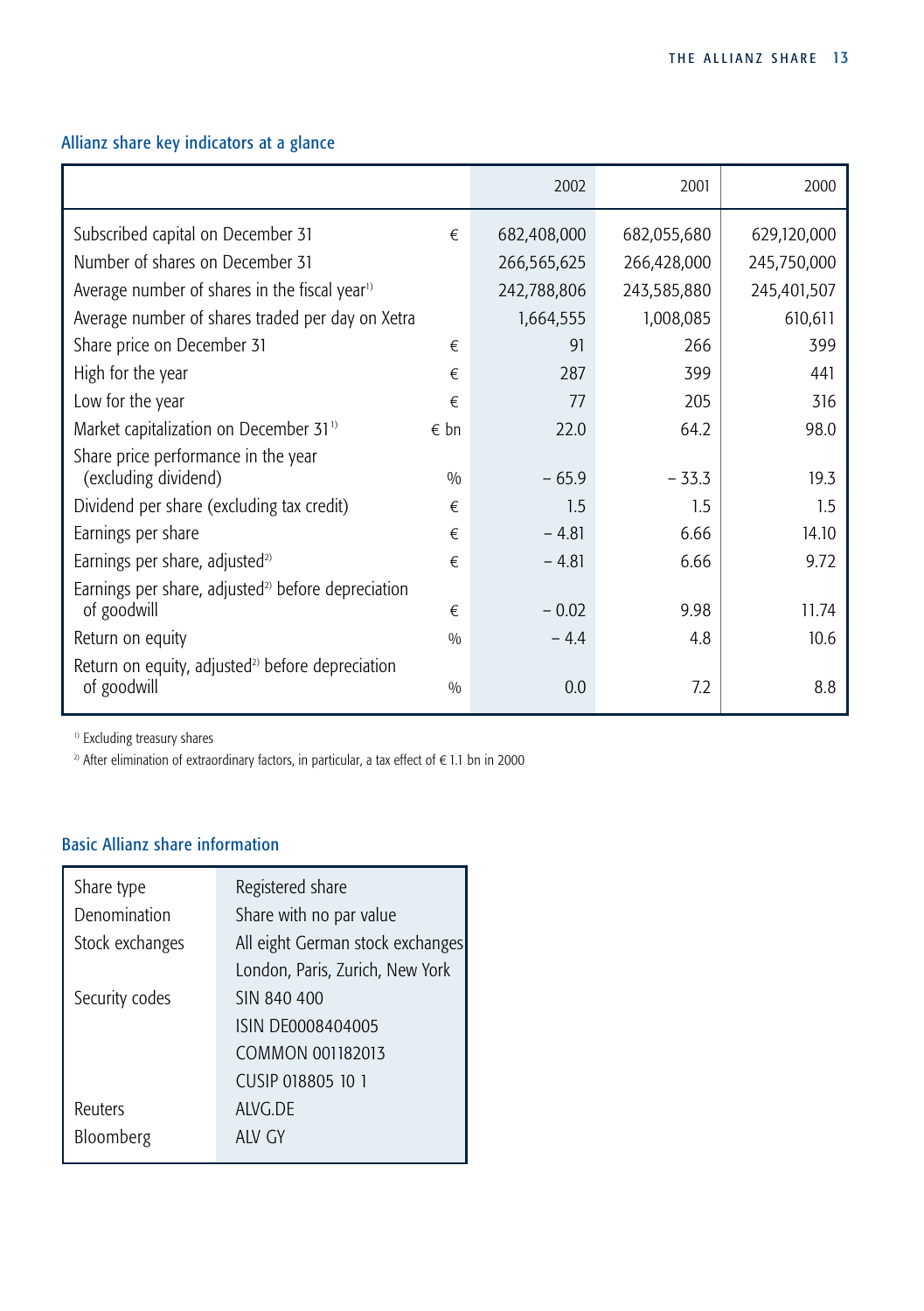#### Top priority for investor relations

For Allianz, investor relations remain of crucial importance. That is why we expanded the range of information we offer. In numerous meetings, we informed investors about the development of our business and the progress in integrating Dresdner Bank. Our roadshows brought us to the world's leading financial centers, including New York, Boston, San Francisco, London und Frankfurt. We also talked to investors in Paris, Zurich und Edinburgh and organized separate information meetings for our bond investors whom we visited in Europe and Asia.

Under the heading "More service for investors", we redesigned the Investor Relations section of our corporate website. There also is a Corporate Governance section with information about corporate management, controlling and more transparency. A recent addition are the Allianz ratings. At the same time, we made the information available to a broader public. Now, private investors can attend our telephone conferences live on the Internet, a service previously reserved for institutional investors. Our telephone Investor Line for private investors remains available 24 hours a day, seven days a week, to provide information about Allianz and the Allianz share.

In a survey of stock analysts conducted by the magazine "Institutional Investor" and the Reuters news agency, the Allianz investor relations service was ranked second among European providers of financial services.

| Important dates for shareholders and analysts |                                                     |  |  |  |
|-----------------------------------------------|-----------------------------------------------------|--|--|--|
| April 29, 2003                                | Annual General Meeting                              |  |  |  |
| May 16, 2003                                  | Financial report first quarter of 2003              |  |  |  |
| <b>August 14, 2003</b>                        | Financial report first half-year 2003               |  |  |  |
| November 14, 2003                             | Financial report first three quarters of 2003       |  |  |  |
| March 18, 2004                                | Financial press conference for the 2003 fiscal year |  |  |  |
| March 19, 2004                                | Analysts' conference on the 2003 fiscal year        |  |  |  |
| May 5, 2004                                   | Annual General Meeting                              |  |  |  |
| May 17, 2004                                  | Financial report first quarter of 2004              |  |  |  |
| August 16, 2004                               | Financial report first half-year 2004               |  |  |  |
| November 15, 2004                             | Financial report first three quarters of 2004       |  |  |  |

## Financial Calendar for 2003/2004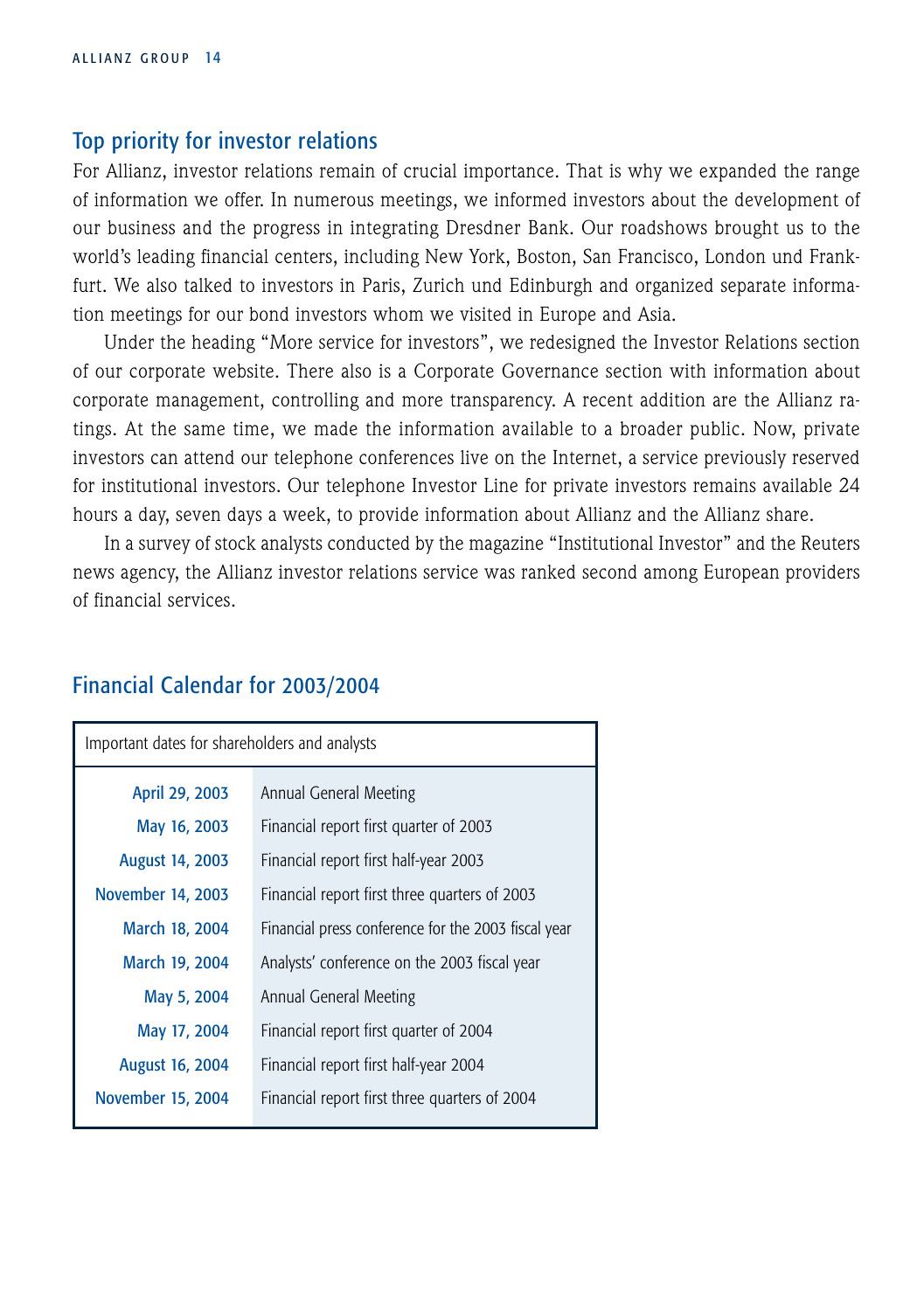# Comprehensive service

Our goal is to keep you up to date and to provide you with a comprehensive information service. Simply call us or submit your questions by mail. Our Investor Line +49 1802 2554269 is available around the clock, seven days a week. Our Investor Relations Team will be delighted to answer your questions.

Additional information concerning Allianz and the Allianz share is available on our website at www.allianzgroup.com/investor-relations. You can also download our Annual Report from that site.

We will be pleased to send you our interim reports as well as any other Allianz Group publications.

Allianz Aktiengesellschaft Investor Relations Königinstrasse 28 D-80802 Munich

Investor Line: + 49 1802 2554269 + 49 1802 ALLIANZ Fax: + 49 89 3800 3899 Internet: www.allianzgroup.com/investor-relations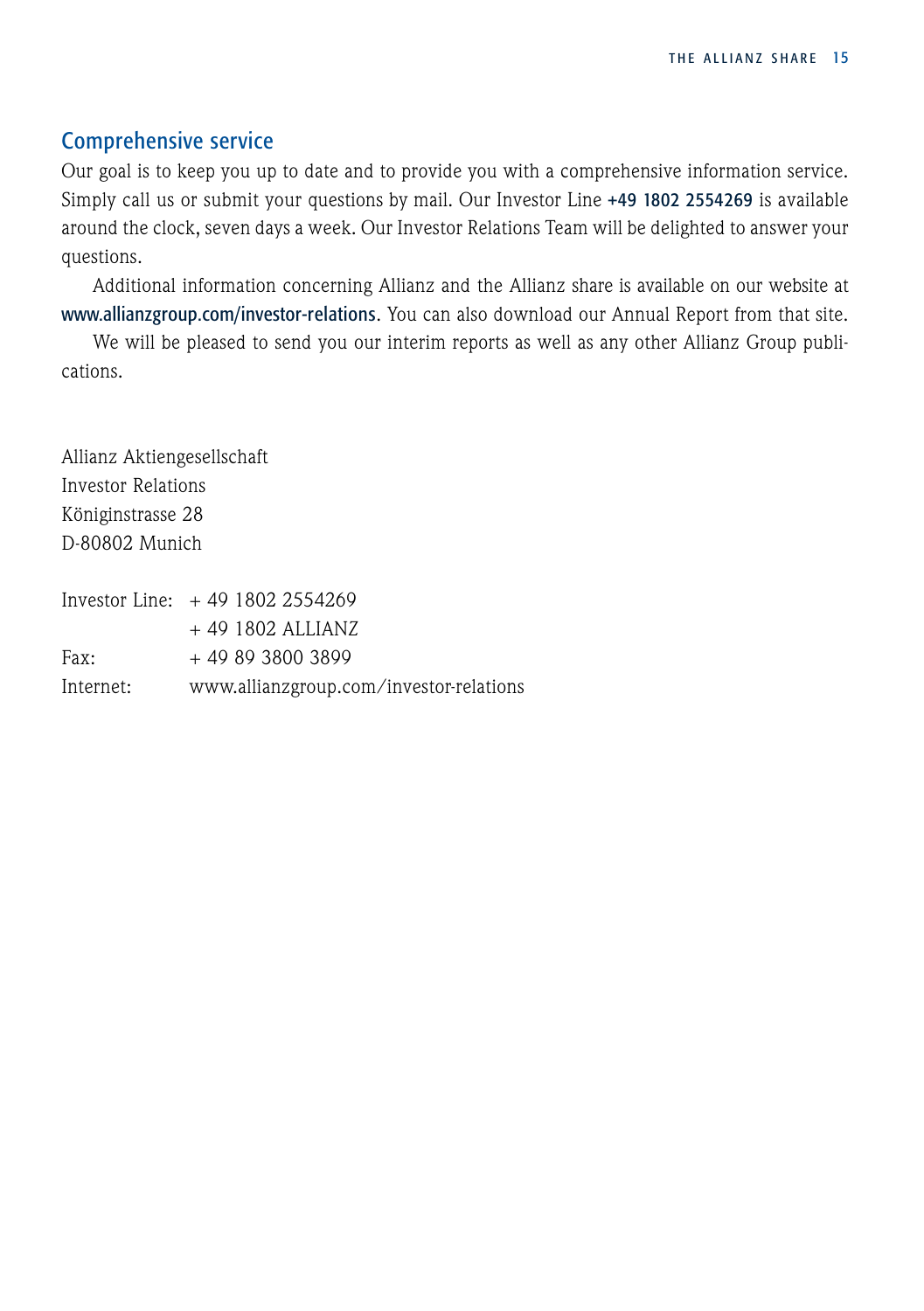| Consolidated balance sheet (short version)                                                      | 2002<br>€ bn | 2001<br>$\epsilon$ bn |
|-------------------------------------------------------------------------------------------------|--------------|-----------------------|
| <b>ASSETS</b>                                                                                   |              |                       |
| Intangible assets                                                                               | 18.3         | 16.9                  |
| Investments in affiliated enterprises                                                           | 11.3         | 10.2                  |
| Investments                                                                                     | 285.3        | 345.3                 |
| Investments held on account and at risk of life insurance policy holders                        | 25.7         | 24.7                  |
| Loans and advances to banks                                                                     | 86.8         | 61.3                  |
| Loans and advances to customers                                                                 | 188.1        | 239.7                 |
| Trading assets                                                                                  | 124.8        | 128.4                 |
| Amounts ceded to reinsurers from insurance reserves                                             | 28.4         | 31.0                  |
| Other assets                                                                                    | 83.3         | 85.4                  |
| Total assets                                                                                    | 852.1        | 942.9                 |
| <b>EQUITY AND LIABILITIES</b>                                                                   |              |                       |
| Shareholders' equity                                                                            | 21.8         | 31.7                  |
| Minority interests in shareholders' equity                                                      | 8.2          | 17.3                  |
| Participation certificates and subordinated liabilities                                         | 14.2         | 12.2                  |
| Insurance reserves                                                                              | 305.8        | 299.5                 |
| Insurance reserves for life insurance where the investment risks<br>is carried by policyholders | 25.7         | 24.7                  |
| Liabilities to banks                                                                            | 137.3        | 135.4                 |
| Liabilities to customers                                                                        | 147.3        | 177.3                 |
| Certificated liabilities                                                                        | 78.8         | 134.7                 |
| Other liabilities                                                                               | 113.1        | 110.1                 |
| Total equity and liabilities                                                                    | 852.1        | 942.9                 |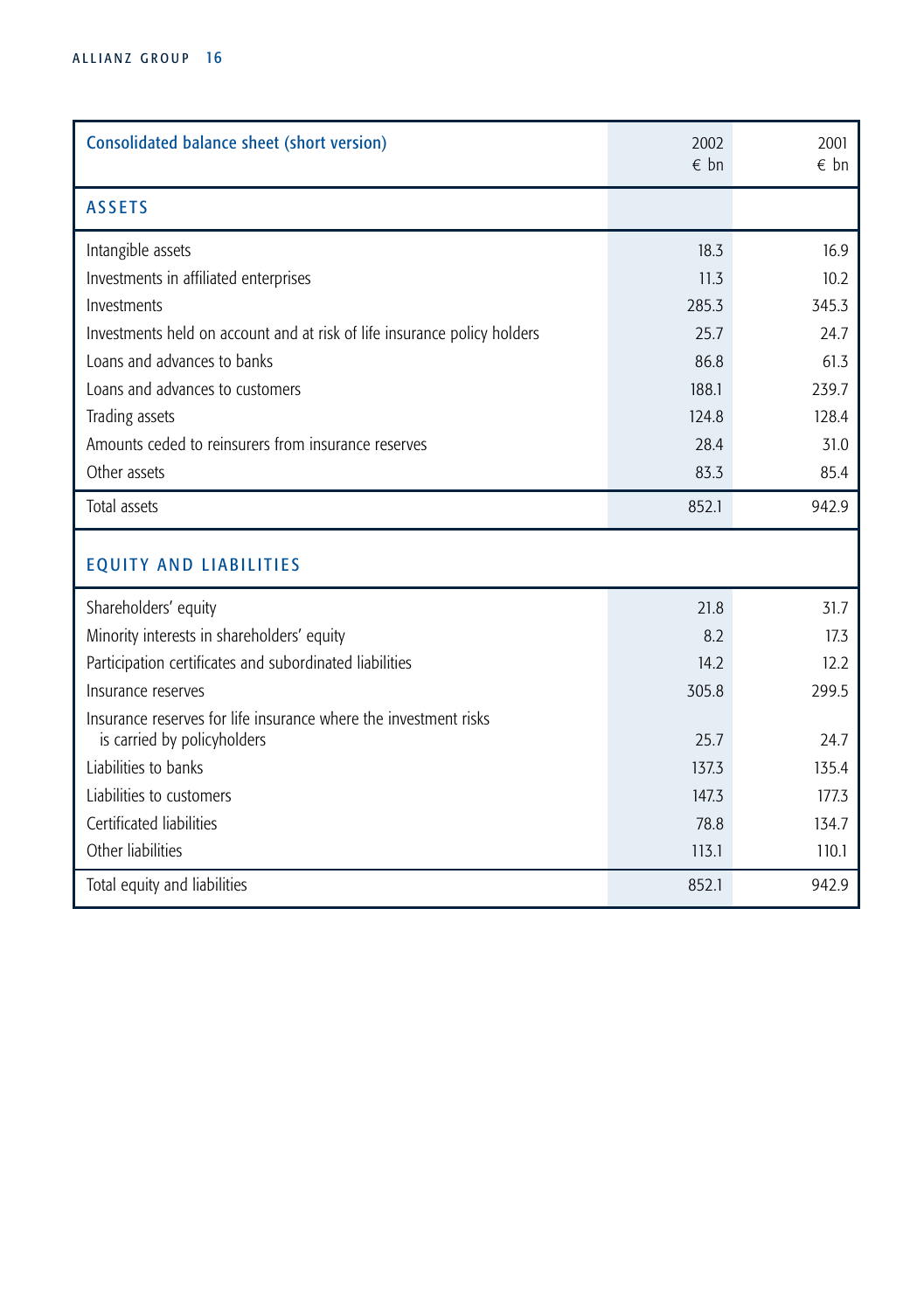| Consolidated income statement (short version)                           | 2002<br>$\epsilon$ bn | 2001<br>$\epsilon$ bn |
|-------------------------------------------------------------------------|-----------------------|-----------------------|
| Premiums earned (net)                                                   | 55.1                  | 52.7                  |
| Net interest from banking                                               | 4.0                   | 2.4                   |
| Income from investments and affiliated enterprises                      | 13.2                  | 15.0                  |
| Trading income                                                          | 1.5                   | 1.6                   |
| Fee and commission income, and income resulting from service activities | 6.1                   | 4.8                   |
| Insurance benefits                                                      | $-50.2$               | $-50.2$               |
| Loan loss allowance                                                     | $-2.2$                | $-0.6$                |
| Acquisition costs and administrative expenses                           | $-24.4$               | $-19.3$               |
| Other income/expenses                                                   | $-3.1$                | $-3.9$                |
| Amortization of goodwill                                                | $-1.2$                | $-0.8$                |
| Income before taxes                                                     | $-1.2$                | 1.8                   |
| Taxes                                                                   | 0.7                   | 0.8                   |
| Minority interests in earnings                                          | $-0.7$                | $-1.0$                |
| Net income                                                              | $-1.2$                | 1.6                   |
| Earnings per share in $\epsilon$                                        | $-4.81$               | 6.66                  |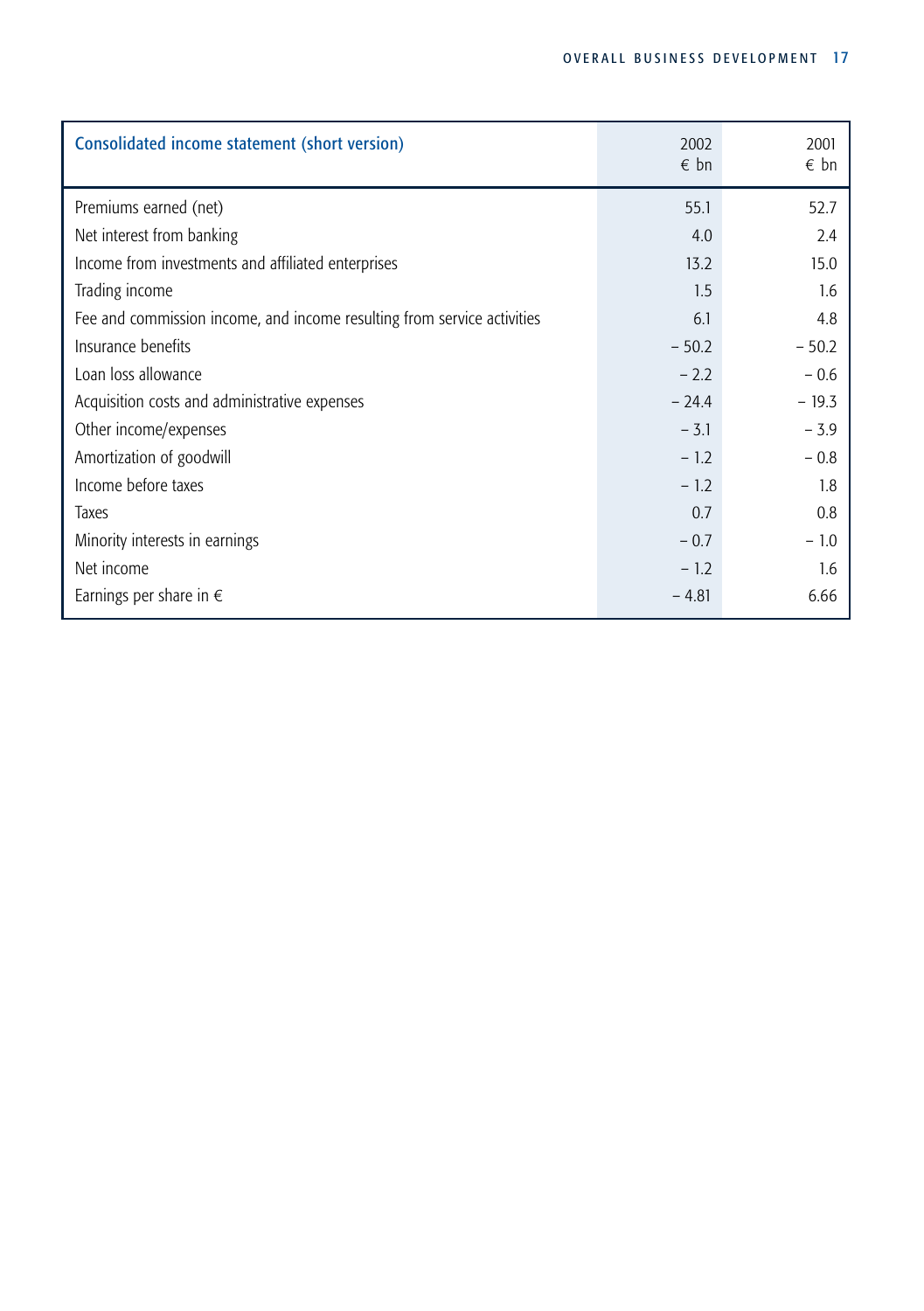#### Total premium income by business segments ( $\in$ 82.6 bn)



#### Total premium income by regions  $(\in$  82.6 bn)





Earnings per share in  $\epsilon$ 



Return on equity after taxes

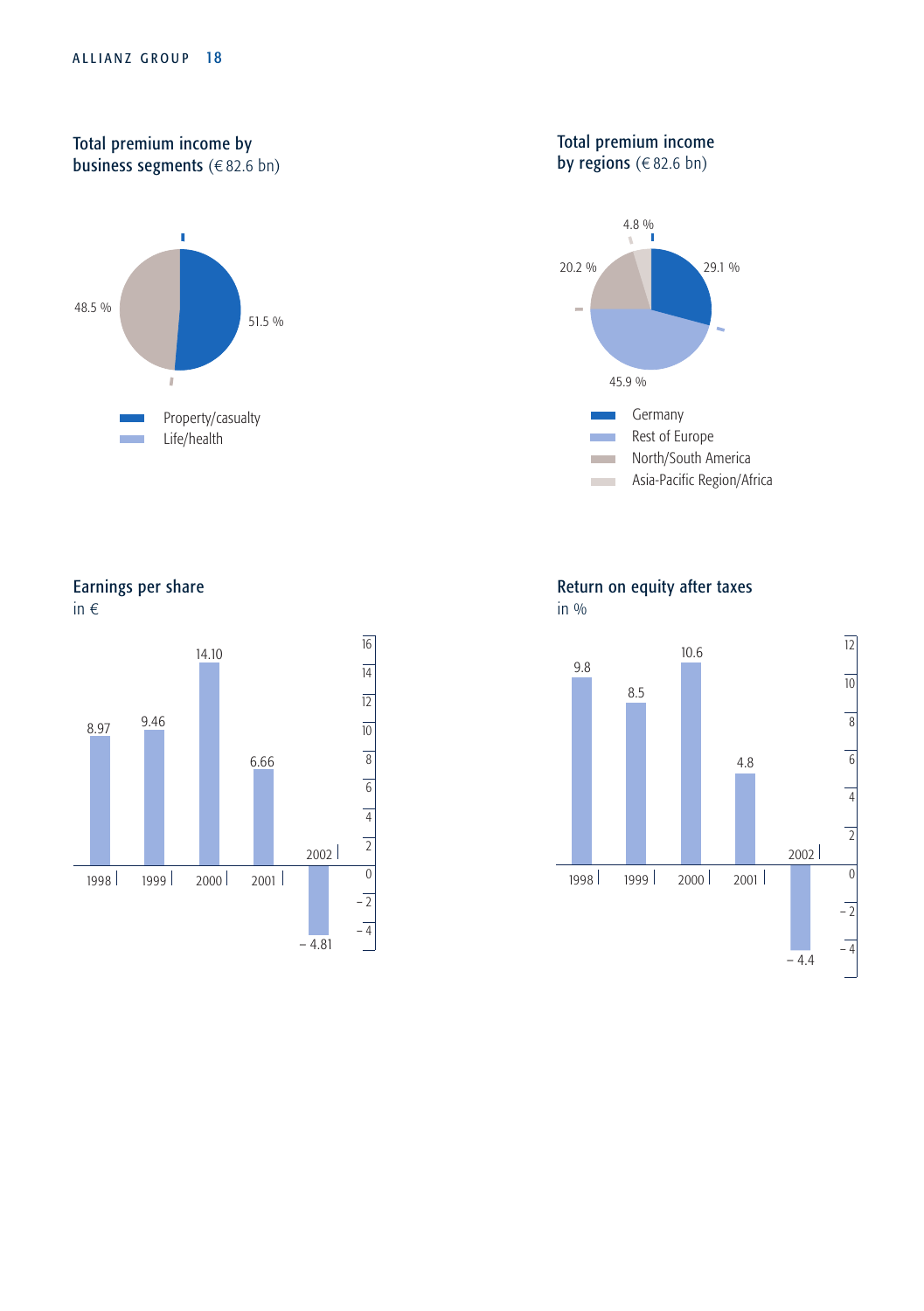- **\_** Allianz had to report a loss of just under 1.2 billion euros in 2002. A major contributing factor was the extraordinarily difficult situation in the economy and in the capital markets. Another problem was the shortfall of operating income at Dresdner Bank. To make matters worse, our performance was undermined by a number of special influences.
- **\_** The effects of these special influences were mainly felt in the third quarter, where they completely eroded the net earnings of 1.6 billion euros reported at mid-year. Despite clear improvements of our earnings, the fourth quarter ended with a loss of 0.2 billion euros, mainly due to persistently high write-downs on our equity portfolio. For the full fiscal year 2002, these amounted to 5.6 billion euros.
- **\_** The abrupt deterioration of our earnings in the third quarter, which was as devastating as it was unexpected, overshadows major improvements in our operating business. Premium income increased substantially in many areas. At the same time, we achieved a substantial reduction of the combined ratio in property and casualty insurance.
- **\_** We propose to pay our shareholders a dividend of 1.50 euros, the same amount as distributed in the previous year.

Our business performance in 2002 was marred by a combination of negative influences. The downturn in the capital markets forced us to make write-downs on our equity portfolio in the amount of 5.6 billion euros. At the same time, it depressed the trading and commission income of our banking segment. Relatively high fixed costs, particularly in the Corporates & Markets unit, also took their toll. At the same time, loan loss allowances had to be raised substantially because the weak economy increases the probability that borrowers will default. Severe natural catastrophes heavily impacted earnings; the severe flooding in central and eastern Europe alone caused claims of 710 million euros. And finally we had to increase risk provisions for asbestos and environmental (A&E) exposure in the U.S.A. by 762 million euros.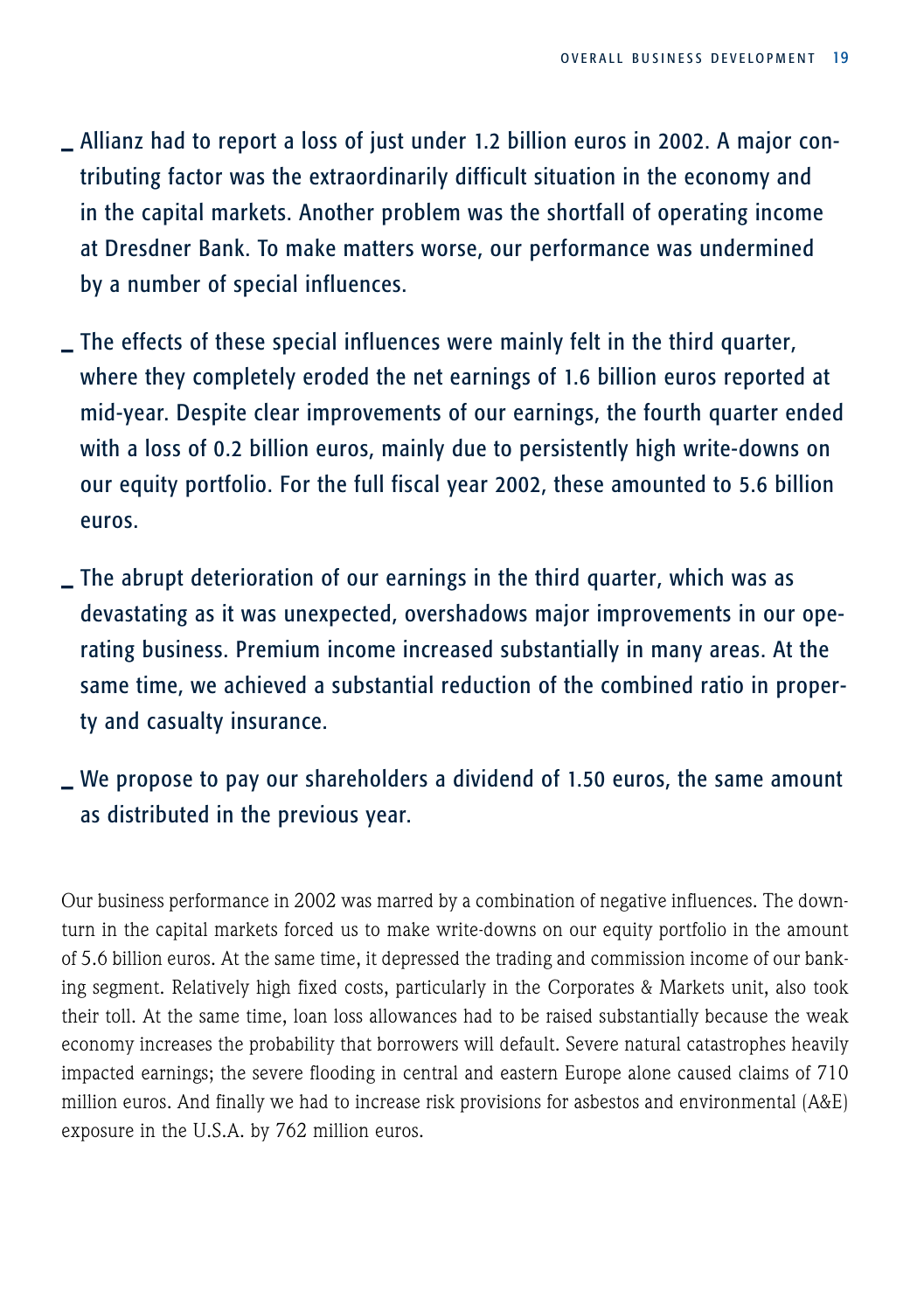Unfortunate as they may be, these negative influences reflect only one side of the reality of our business. On the other side, there are significant improvements of our operating performance. Total premium income from the insurance business increased 9.9 percent to 82.6 billion euros. Adjusted for the special effects of the flood disaster and asbestos exposure, the combined ratio fell to 101.7 percent. Administrative expenses at Dresdner Bank were cut by 12.3 percent. And despite the adverse conditions in the capital markets, asset management was able to boost net inflows to 43 billion euros, based on the exchange rates at the end of 2001.

What is the bottom line of these conflicting trends? Operating improvements were insufficient to compensate the drop in earnings in the third quarter. While we did succeed in reducing the thirdquarter loss of 2.5 billion euros to 0.2 billion euros in the fourth quarter, we finished the fiscal year with an overall loss of 1.2 billion euros.

|                                                       |                              | 12/31/2002  | 12/31/2001  |
|-------------------------------------------------------|------------------------------|-------------|-------------|
| Gross premium income<br>Net revenues from banking     | $\notin$ bn<br>$\epsilon$ bn | 82.6<br>7.6 | 75.1<br>3.9 |
| Net revenues from asset management<br>Total revenues  | $\notin$ bn<br>$\notin$ bn   | 2.3<br>92.5 | 2.0<br>81.0 |
| Earnings before taxes and amortization<br>of goodwill | $\notin$ bn                  | $-0.1$      | 2.6         |
| Net income                                            | $\notin$ bn                  | $-1.2$      | 1.6         |
| Earnings per share                                    | €                            | $-4.81$     | 6.66        |
| Return on equity after taxes                          | 0/0                          | $-4.4$      | 4.8         |

#### **Overview**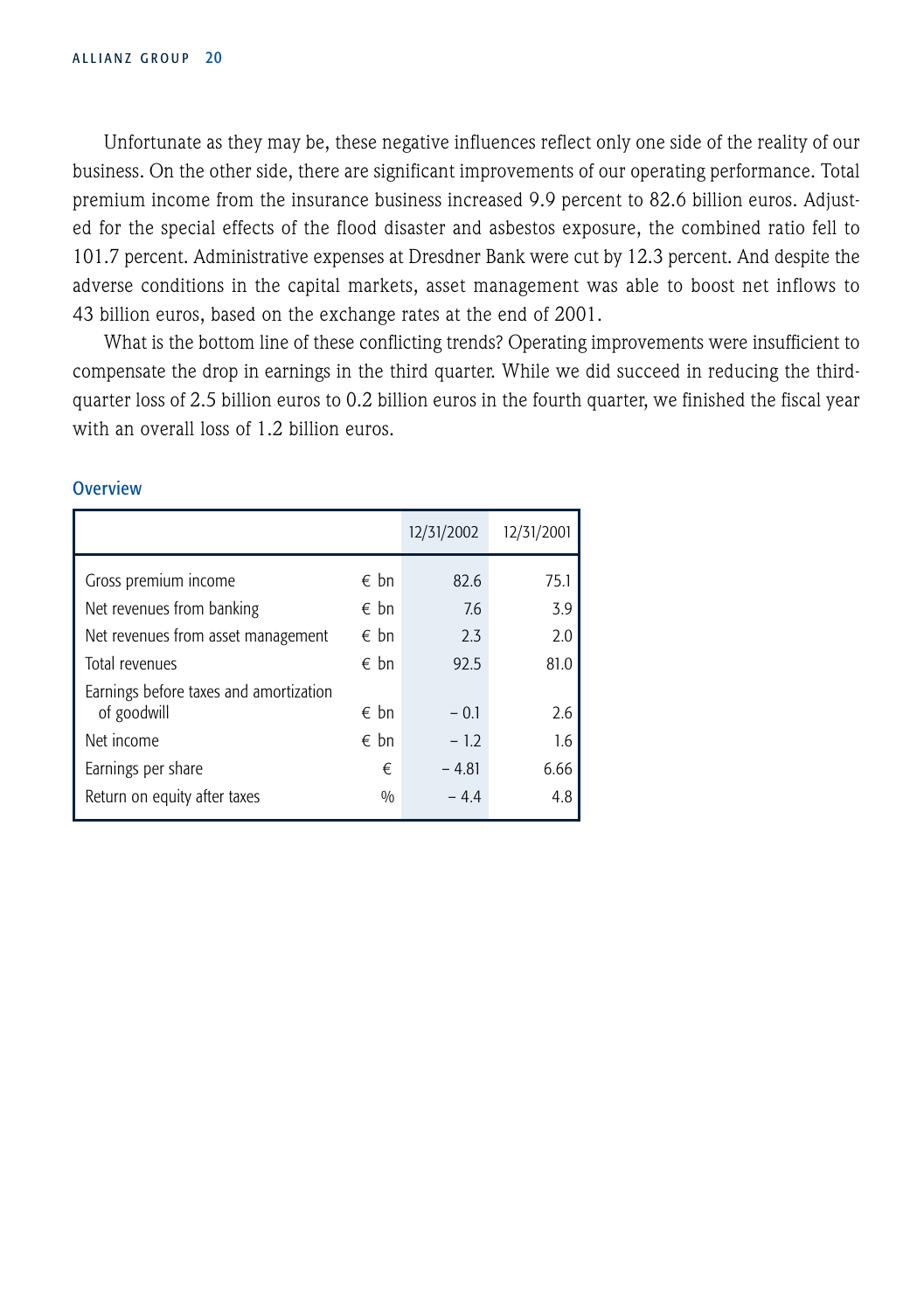### **Earnings**

Total earnings before taxes and amortization of goodwill amounted to a loss of 52 million euros, following a profit of 2.6 billion euros in the previous year. Amortization of goodwill increased to 1,162 (808) million euros, mainly for two reasons:

- **\_** The Dresdner Bank Group was for the first time consolidated for the full fiscal year.
- **\_** We increased our interests in the Group companies Allianz Lebensversicherungs-AG, Bayerische Versicherungsbank AG and Frankfurter Versicherungs-AG.

Fiscal 2002 produced tax income of 735 million euros. The taxes actually paid by our companies amounted to 844 million euros. But since we were able to capitalize deferred taxes in the amount of 1,653 million euros, which resulted from temporary differences between the figures stated in the balance sheet and their tax basis, we recognized the tax income mentioned above.

Minority interests in earnings decreased to  $0.7$  (1.0) billion euros, which brought the total loss for fiscal 2002 to 1.2 billion euros. Earnings per share came to  $-4.81$  euros.

Our free float now extends to more than 500,000 shareholders. Even in difficult times, we want to maintain the continuity of our dividend policy and will therefore propose to the Annual General Meeting to distribute a dividend of 1.50 euros per share for 2002, unchanged from last year.

## Premium income from the insurance business

Total premium income from the insurance business increased 7.5 billion euros or 9.9 percent to 82.6 billion euros. In property and casualty insurance, revenues were up 2.7 percent while total premium income in life and health insurance increased 18.9 percent. Changes in the scope of consolidation contributed 223 million euros to sales growth.

Exchange rate fluctuations – in particular the rise of the euro against the U.S. dollar and the pound sterling – reduced premium income by 736 million euros. Disregarding consolidation and currency effects, total revenues from the insurance business grew by 10.6 percent.

In IFRS accounts, which only recognize the cost and risk components of investment-oriented life insurance as premium income, revenue increased 2.5 percent to 63.2 billion euros.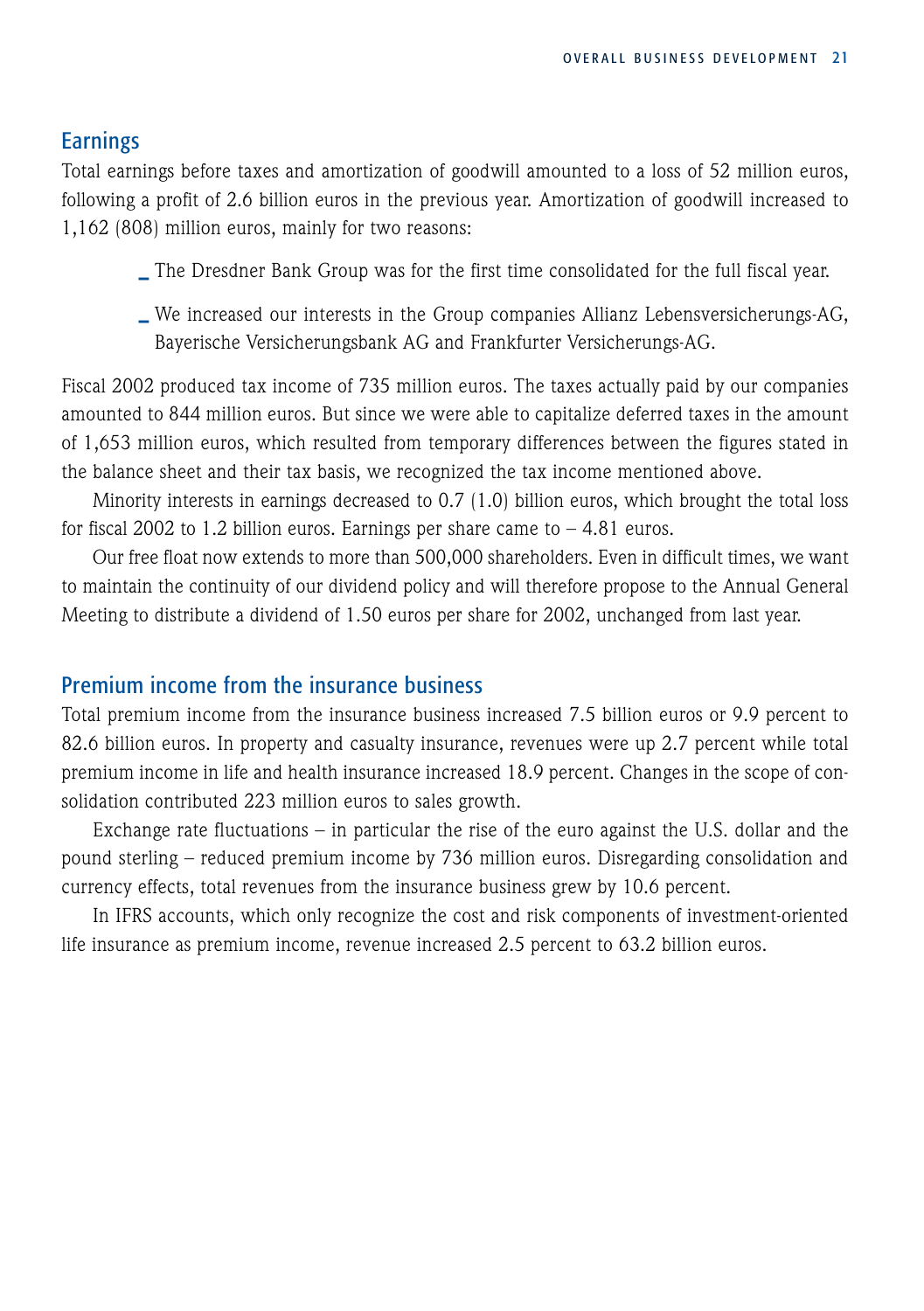#### Asset management

Assets under management in the Allianz Group decreased to 1.0 (1.1) trillion euros. Investments for third-party investors, which account for 57 percent of the overall portfolio, decreased 9.5 percent to 561 (620) billion euros. Of this decline, 25 billion euros are attributable to falling prices on the international stock markets, another 77 billion euros to the depreciation of the U.S. dollar against the euro. Net revenues came to 2.3 billion euros.

## Banking

Net revenues from banking amounted to 7.6 billion euros. This figure includes interest and commission income as well as trading income. The 100 percent increase over the previous year (3.9 billion euros) is due to a special effect: the figures of Dresdner Bank, which almost exclusively determines the development of our banking business, were for the first time included in our annual statements on a full-year basis. In the previous year, the bank was not consolidated until July, 23. On a comparable basis, operating income of Dresdner Bank dropped 18.6 percent, mainly as a result of the weaknesses in the economy and the capital markets. In addition, loan loss provisions in the amount of 2.2 billion euros undermined the earnings performance of the banking segment. To counteract this trend, the comprehensive Turnaround 2003 program was launched in the fall of 2002, which is designed to intensify the initiatives to upgrade efficiency already under way.

# Shareholders' equity

At the end of 2002, the shareholders' equity of the Allianz Group came to 21.8 billion euros. This figure takes into account 23,588,411 treasury shares, which reduce shareholders' equity and were acquired at a cost of 6.0 billion euros. Overall, shareholders' equity was down 9.9 billion euros compared with the end of 2001. This is primarily due to the substantially lower balance of unrealized gains and losses, which dropped from 7.2 to 1.0 billion euros, mainly as a result of lower stock market prices.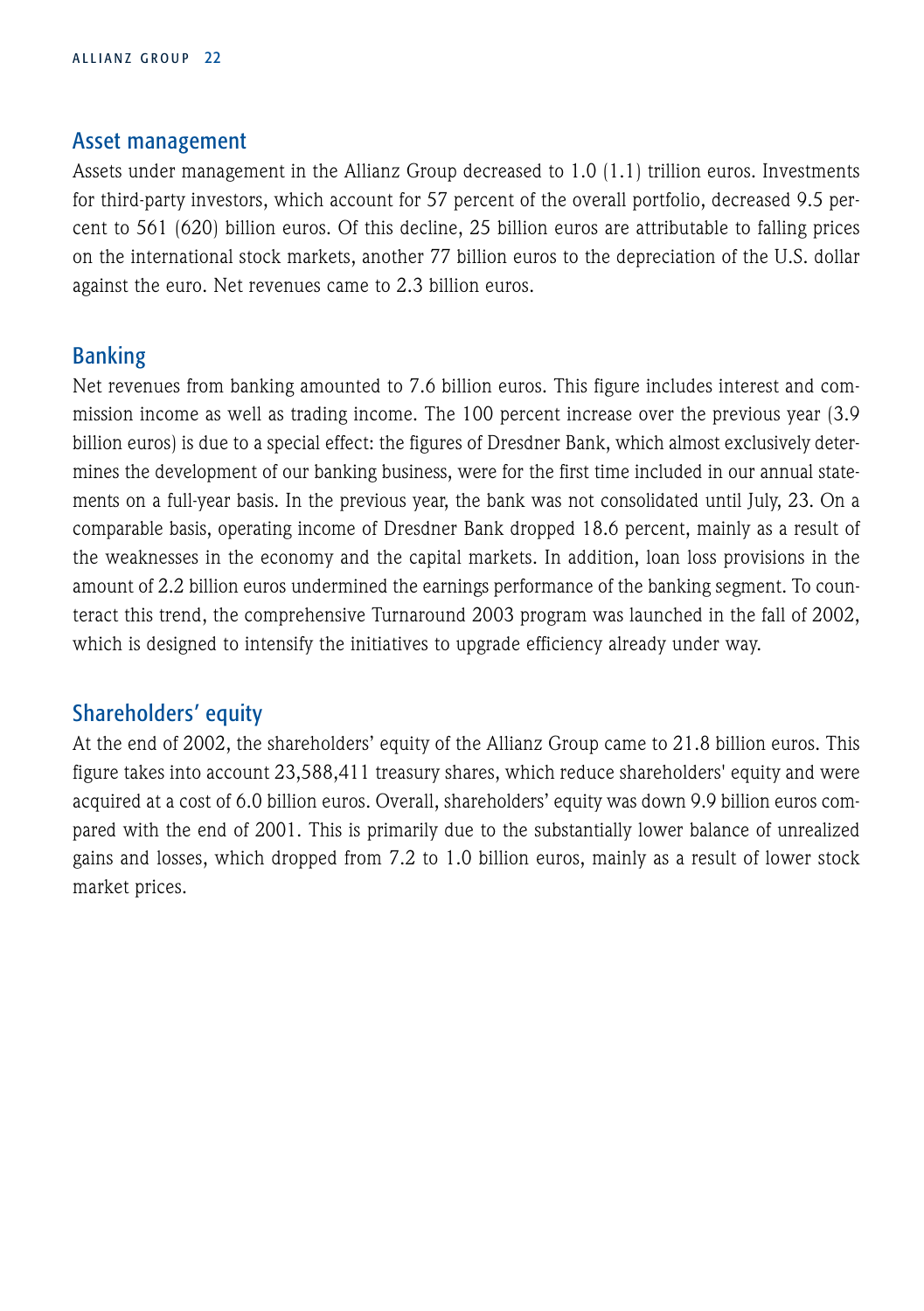# Market capitalization

The continuing downturn in the capital markets also brought down the Allianz share. Insurance stocks clearly underperformed the market average in 2002 because the bear market forced insurers to make substantial write-downs on their investment portfolios. On the final trading day of 2002, the market capitalization of Allianz AG came to 22 billion euros after deduction of treasury shares. That was 42 billion euros or 65.7 percent lower than the comparable 2001 figure. These figures are based on the Xetra closing price on the last trading day of the year, which was 91 euros.

#### Human Resources

The total number of employees worldwide increased slightly by 1,705 to 181,651 at the end of 2002. This increase was mainly due to the build-up of our sales network in Germany and the firsttime consolidation of recent acquisitions.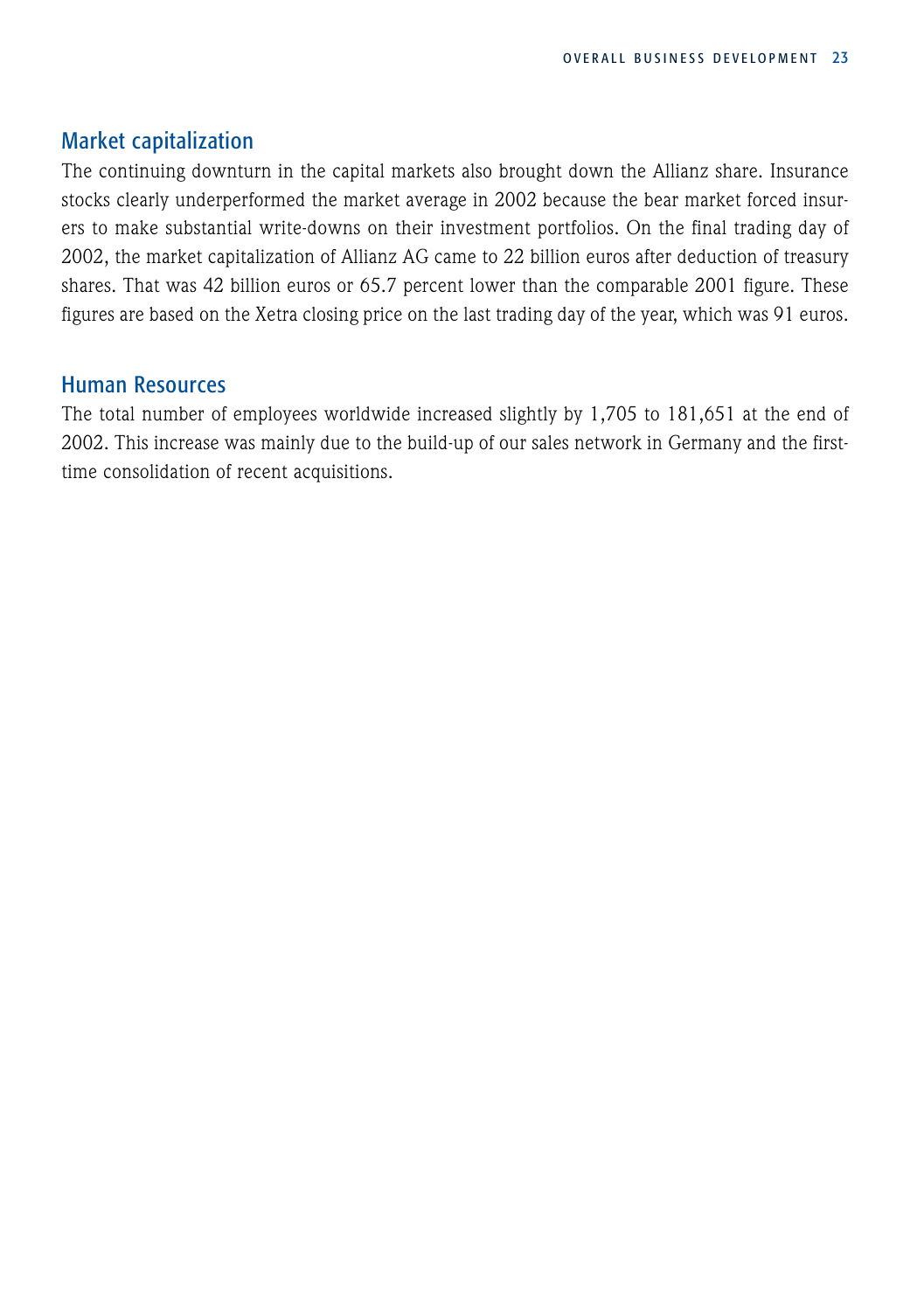*Premium income from property and casualty insurance was up 2.7 percent to 43.3 billion euros for the year 2002.* This represented 51.5 percent of total revenues. The combined ratio decreased 3.1 percentage points to 105.7 percent. After restatement to eliminate the effect of one-time charges in connection with the flood in central Europe and the increase in reserves for asbestos-related and environmental risks in the USA, the combined ratio improved to 101.7 percent. Net income for this segment came to 7.2 billion euros. Restated to eliminate intercompany transactions, this segment contributed 3.4 billion euros to consolidated net income.

Restated to eliminate the effects of consolidation and currency transactions, premium income was up 3.2 percent, primarily due to rate increases. However, this gain does not completely reflect the improvement in our business as we also declined to renew many client portfolios that we did not feel would be profitable over the long term. These concerned primarily international corporate clients and clients in the U.S.A. It was possible to offset the resultant decrease in premium income through rate increases.

The claims ratio improved to 78.2 (81.1) percent. This figure would have been significantly better, namely 74.2 percent, if we had been spared the catastrophic floods in central and eastern Europe and did not have to increase reserves for asbestos-related and environment claims in the U.S.. Comparison of this figure with the 2001 claims ratio, which came to 76.7 percent without taking into account the extraordinary impact of the attack on the World Trade Center, also shows significant operational improvement. This improvement resulted from premium adjustments, especially in the area of automobile insurance, and the fact that the claims frequency (average number of claims per policy) remains favorable in many markets.

The expense ratio showed virtually no change from the previous year and came to 27.5 (27.7) percent. The cost involved in building up the insurance marketing activities of Dresdner Bank was offset by increased efficiency on the part of many Group companies.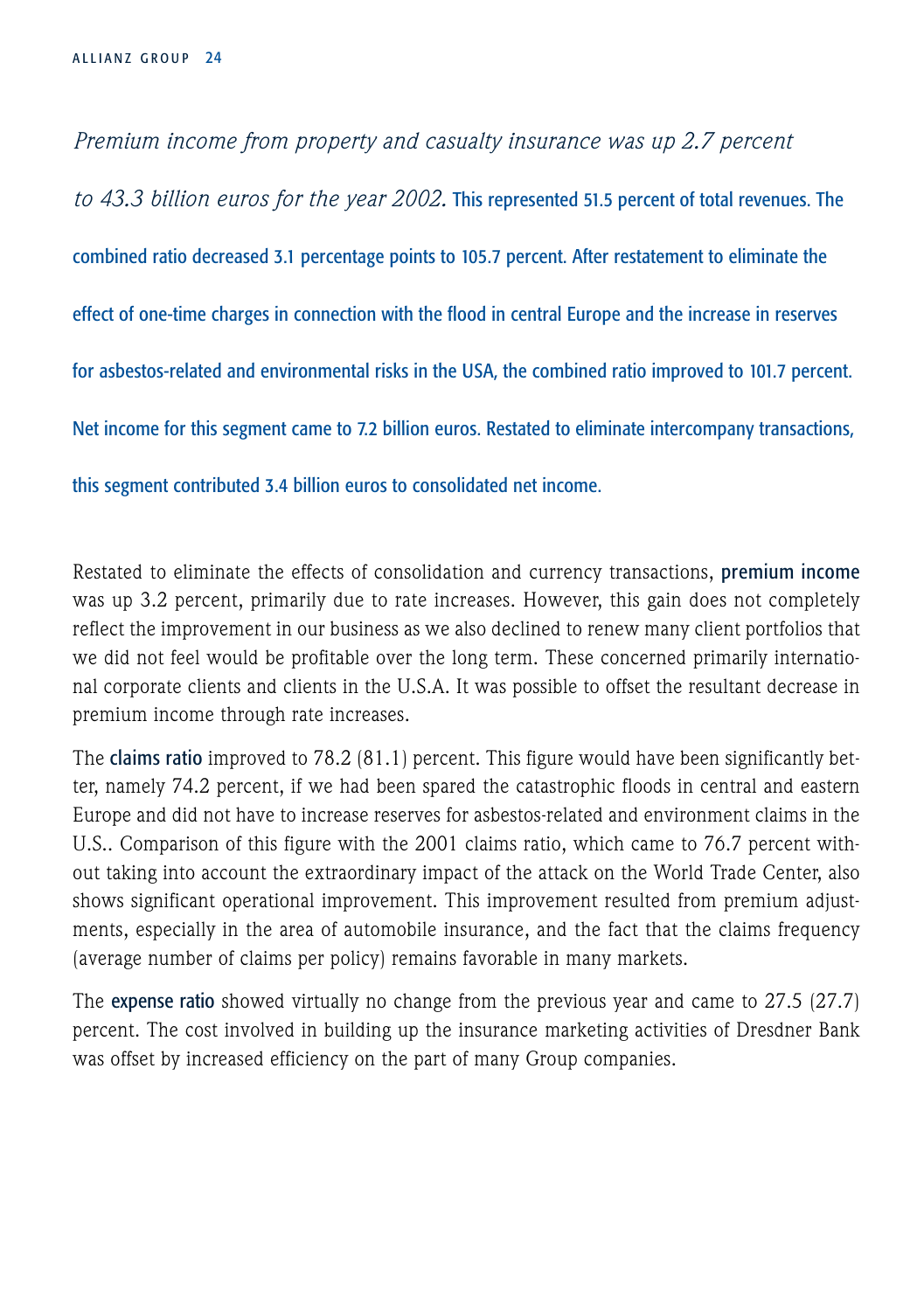Net investment income amounted to 11.7 billion euros. After elimination of intercompany transactions, net investment income comes to 7.8 billion euros. This figure reflects write-offs on securities in our portfolio in the amount of 2.3 billion euros. Interest for financing activities came to 1.2 billion euros.

Earnings before taxes and amortization of goodwill increased 5.1 billion euros to 7.9 billion euros. After amortization of goodwill, taxes and minority interests, net income increased to 7.2 (2.4) billion euros. After elimination of intercompany transactions, the result fell to 3.4 billion euros.

|                    |               | 2002    | 2001    | 2000    |
|--------------------|---------------|---------|---------|---------|
| Gross premiums     | $\epsilon$ mn | 43,294  | 42,137  | 38,382  |
| Claims ratio       | 0/0           | 78.2    | 81.1    | 77.9    |
| Expense ratio      | 0/0           | 27.5    | 27.7    | 27.0    |
| Investment income  | $\epsilon$ mn | 11,734  | 7,325   | 8,393   |
| Net income         | $\epsilon$ mn | 7,207   | 2,364   | 3,262   |
| Investments        | $\epsilon$ mn | 137,113 | 141,388 | 125,626 |
| Insurance reserves | €<br>mn       | 87,557  | 90,432  | 81,046  |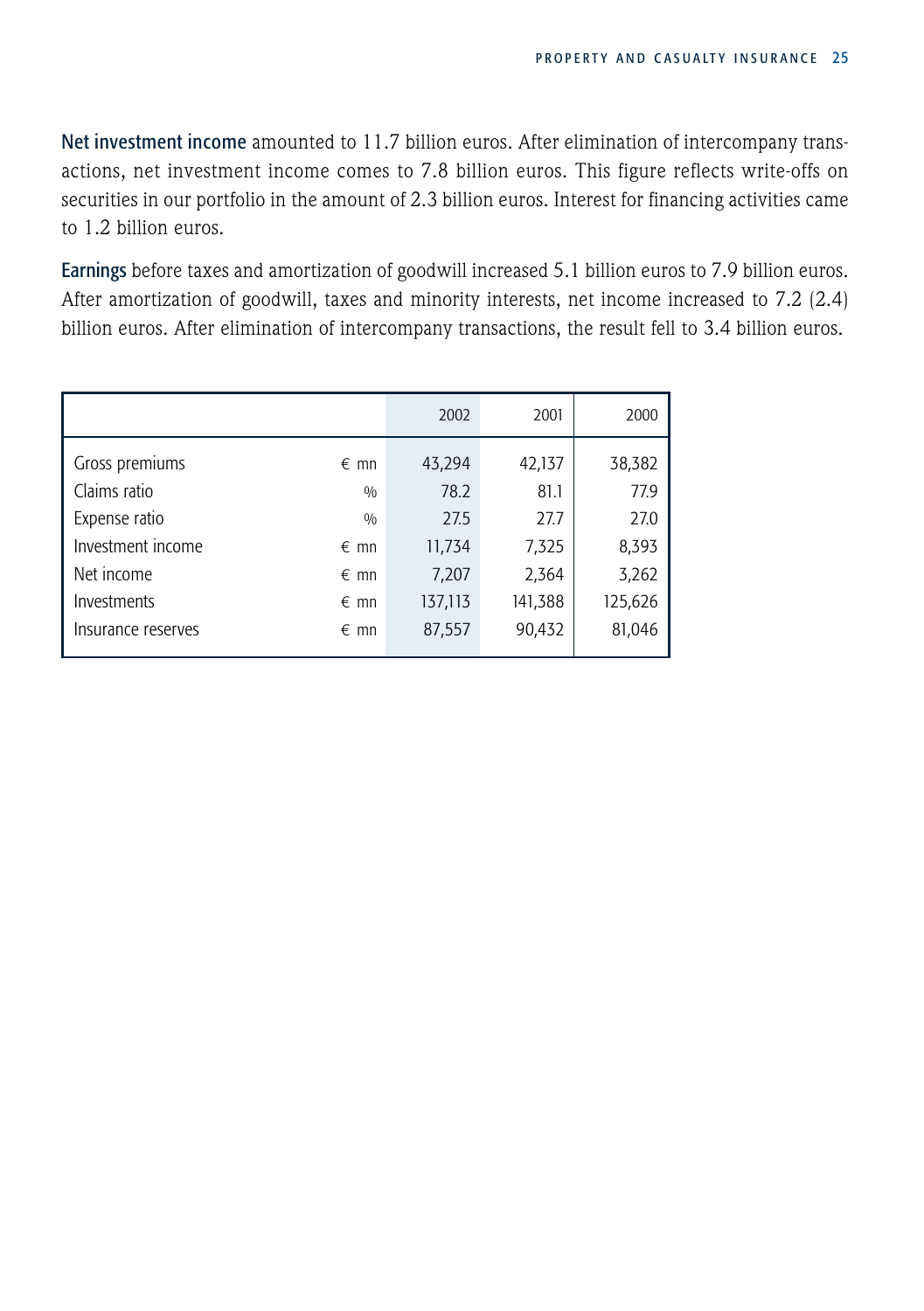*Total statutory life and health insurance premiums increased 18.9 percent* 

*to 40.1 billion euros.* Almost half of these premiums derived from investment-oriented products, mainly unit-linked life insurance. Despite the state of the capital markets, we were able to increase revenues from these products by 43.3 percent to 19.4 billion euros. We also improved our expense ratio, but investment income declined sharply to 7.4 billion euros, which in turn reduced net income to 19 (229) million euros.

In many countries, in particular in the U.S.A., Italy and France, premiums from investment-oriented products exceed the sale of traditional life insurance products. This is surprising because it is generally assumed that in times of economic difficulty consumers become more skeptical with respect to investment products. And, indeed, they are more cautious, but instead of rejecting investmentoriented products, they are showing a growing interest in solutions with guaranteed capital components.

|                 | 2002<br>$\epsilon$ mn | 2001<br>$\epsilon$ mn | 2000<br>$\epsilon$ mn |
|-----------------|-----------------------|-----------------------|-----------------------|
| U.S.A.          | 8,119                 | 3,504                 | 2,216                 |
| Italy           | 6,419                 | 4,608                 | 3,036                 |
| France          | 2,790                 | 3,308                 | 3,261                 |
| South Korea     | 652                   | 583                   | 759                   |
| Switzerland     | 546                   | 590                   | 529                   |
| Germany         | 331                   | 12                    | $\mathbf 0$           |
| Netherlands     | 103                   | 252                   | 194                   |
| Belgium         | 100                   | 105                   | 115                   |
| Spain           | 49                    | 61                    | 235                   |
| Other countries | 294                   | 519                   | 441                   |
| <b>Total</b>    | 19,403                | 13,542                | 10,786                |

#### Premiums from investment-oriented life insurance products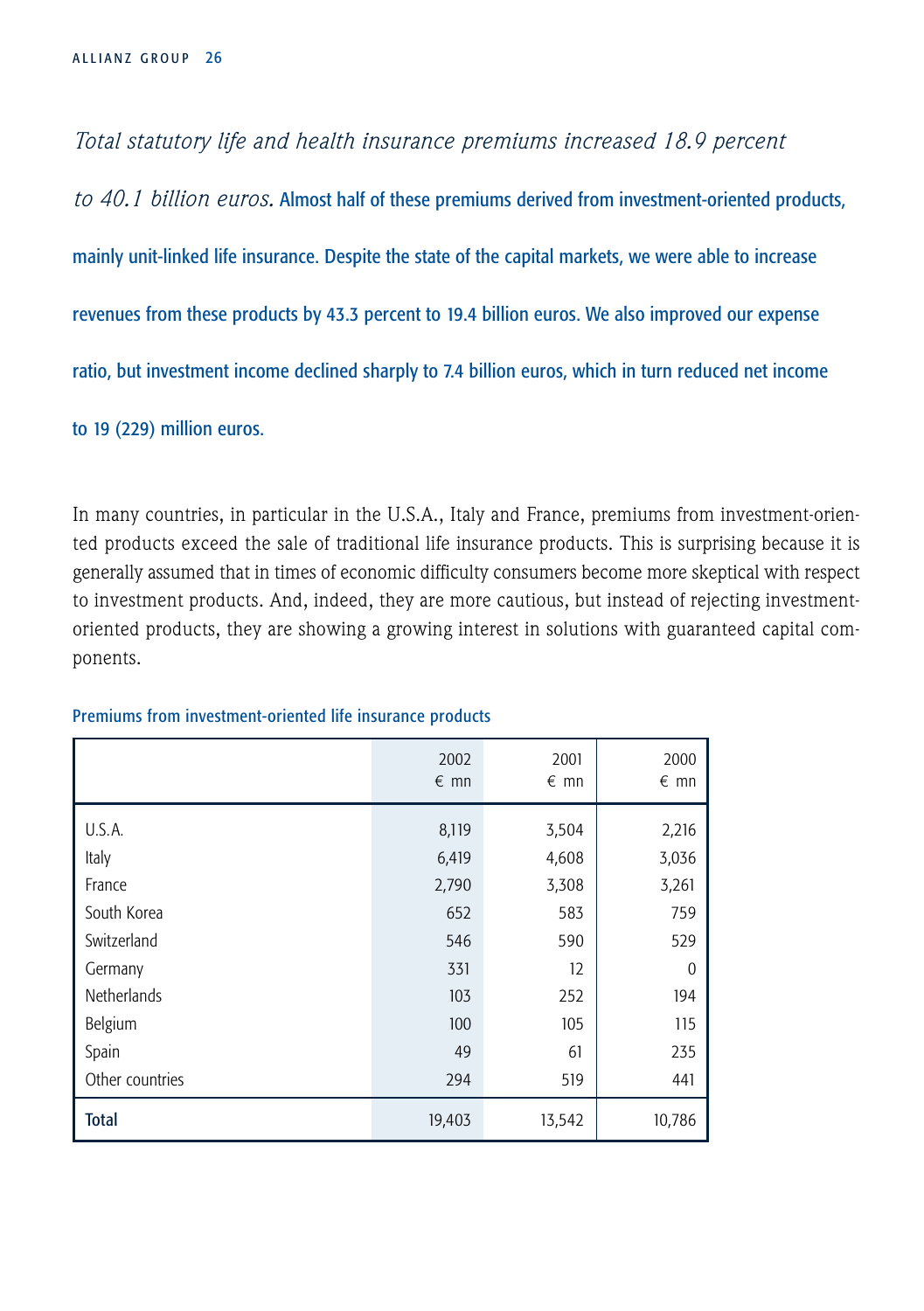In IFRS accounts, which only recognize the risk and cost elements in premiums from investmentoriented products, premium income rose 2.6 percent to 20.7 billion euros.

The expense ratio, in relation to total revenues, i.e., including investment-oriented products, improved from 12.1 to 10.0 percent. In IFRS accounts, it declined from 20.2 to 19.3 percent.

Investment income, which was depressed by the extremely weak capital markets, dropped by 1.1 to 7.4 billion euros. For that reason, profit sharing was considerably lower than last year. Payments made to our customers declined from 22.0 billion euros to 21.3 billion euros despite the fact that in many countries higher payments were due for maturities, surrenders and pensions. Because of this development, lower investment income had less effect on net income.

Earnings before taxes and amortization of goodwill dropped from 558 million euros to 83 million euros. After amortization of goodwill, taxes and minority interests, net income amounted to 19 (229) million euros.

|                    |               | 2002    | 2001    | 2000    |
|--------------------|---------------|---------|---------|---------|
| Total revenues     | $\epsilon$ mn | 40,066  | 33,687  | 31,025  |
| Gross premiums     | $\epsilon$ mn | 20,663  | 20,145  | 20,239  |
| Expense ratio      | 0/0           | 19.3    | 20.2    | 17.4    |
| Investment income  | $\epsilon$ mn | 7,445   | 8,565   | 14,044  |
| Net income         | $\epsilon$ mn | 19      | 229     | 625     |
| Investments        | $\epsilon$ mn | 221,313 | 212,757 | 211,798 |
| Insurance reserves | $\epsilon$ mn | 224,673 | 215,217 | 208,829 |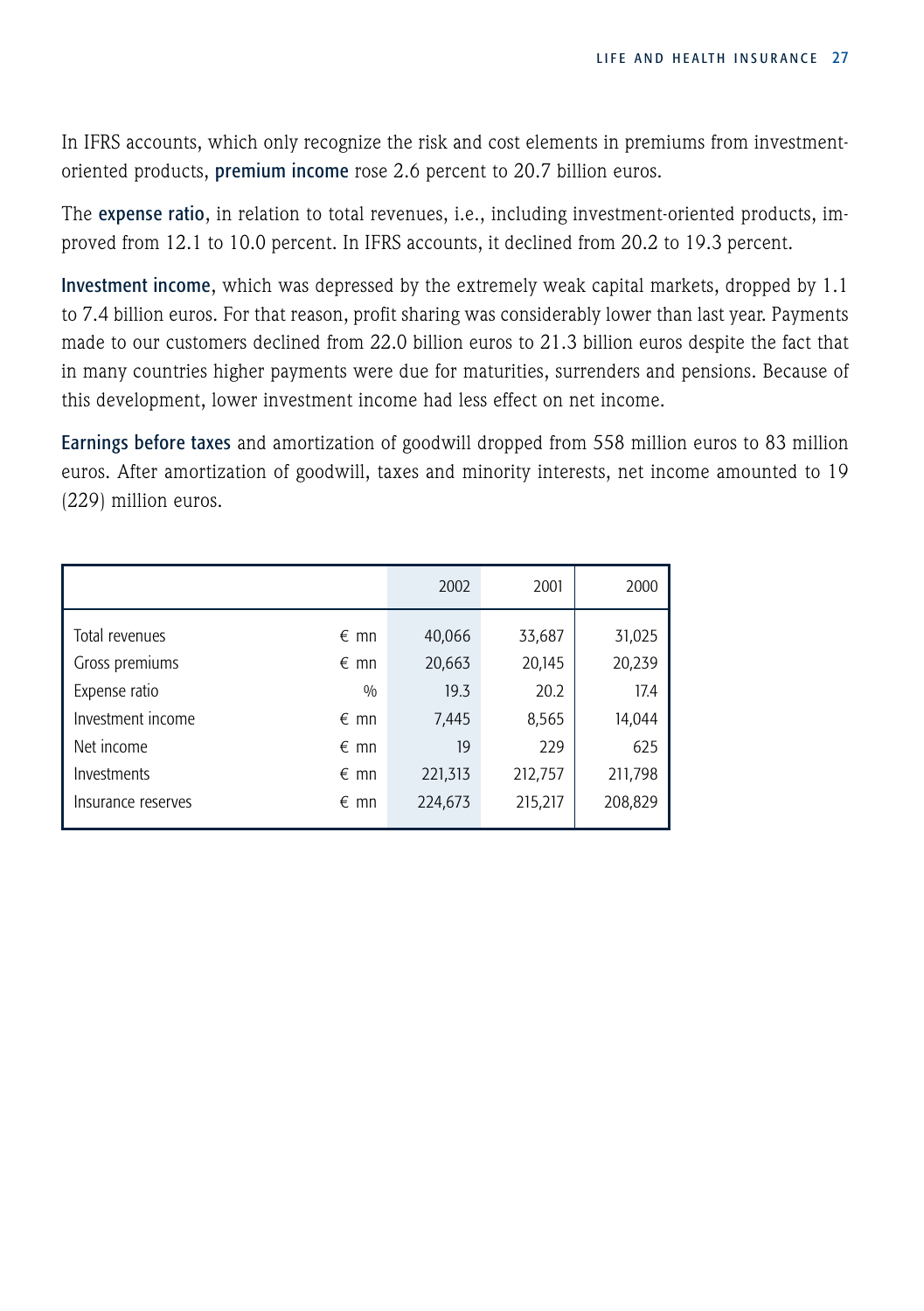*The Group's banking business experienced an extremely difficult year.* The downturn in the capital markets and a weak, in some countries crisis-prone economy, put a severe strain on our operating business. Loan loss allowances had to be substantially increased, which tangibly depressed earnings. These influences were so acute that the progress achieved in cost management did not yet produce the expected results. The banking business reported a loss of 1.4 billion euros.

The operating income from this segment, which is essentially determined by the business performance of Dresdner Bank, amounted to 7.6 billion euros und thus failed to meet our expectations. However, our efforts to reduce the administrative expenses of Dresdner Bank produced first results. At 7.1 billion euros, they were 12.3 percent or 985 million euros lower than in the previous year. We are well aware of the fact that this is insufficient to rid our banking business of its persistent ills.

Our banking business posted the following results:

The interest-earning business was determined by intensive competition over conditions, persistently low interest levels and the deconsolidation of Deutsche Hyp. Total net interest income amounted to 3.8 (2.4) billion euros. In August 2002, Deutsche Hyp was merged with Euro Hyp AG, a company in which Commerzbank, Deutsche Bank and Dresdner Bank have merged their mortgage lending subsidiaries.

Loan loss provisions were increased to 2.2 billion euros. This step was necessitated by the growing number of insolvencies among business customers and the fact that we expect substantial loan losses in Latin America. Additional write-downs were required in the private customer lending business.

Commission income suffered from the reluctant attitude of customers in the securities and issuing areas. Net commission income amounted to 2.7 (1.3) billion euros.

Earnings in the trading business were determined by two opposing trends: in the bond, currency and precious metal business, we generated positive results. Stock trading, however, produced a loss. Total trading income amounted to 1.1 (0.2) billion euros.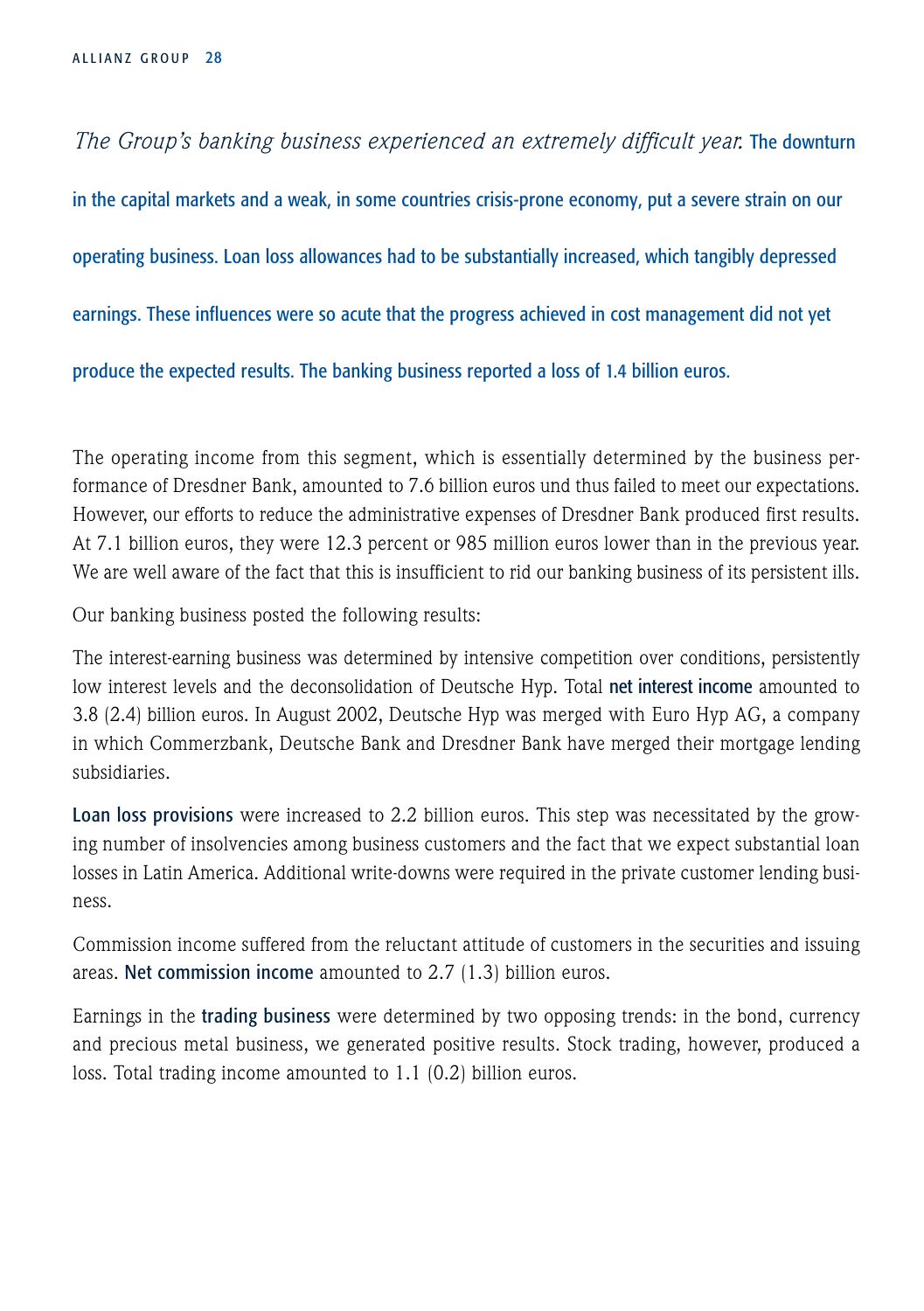#### Administrative expenses came to 7.3 billion euros.

The balance of other income and expenses increased to 675 (248) million euros. This amount includes a profit of 1.9 billion euros that was generated by the transfer of the activities of Dresdner Bank Asset Management to Allianz AG. This profit is consolidated at Group level. Other expenses essentially included write-downs on stock portfolios (986 million euros) and restructuring expenses (245 million euros).

As a result, the banking business reported a loss of 1.4 billion euros.

|                                           |               | 2002     | 2001"    |
|-------------------------------------------|---------------|----------|----------|
| Net interest and current income           | $\epsilon$ mn | 3,827    | 2,363    |
| Net fee and commission income             | $\epsilon$ mn | 2,658    | 1,290    |
| Trading income                            | $\n  mn\n$    | 1,081    | 244      |
| Other income/expenses                     | $\n  mn\n$    | 675      | 248      |
| Administrative expenses                   | $\n  mn\n$    | $-7,314$ | $-3,261$ |
| Loan loss provisions                      | $\epsilon$ mn | $-2,222$ | $-588$   |
| Earnings before taxes                     | $\epsilon$ mn | $-1,358$ | $-220$   |
| Operating cost income ratio               | 0/0           | 97       | 84       |
| Loans and advances to customers and banks | $\epsilon$ mn | 246      | 277      |
| Liabilities to customers and banks        | $\epsilon$ mn | 278      | 307      |
|                                           |               |          |          |

\*) When comparing the figures for fiscal 2002 with those for 2001, it should be noted that Dresdner Bank was initially consolidated as of July 23, 2001.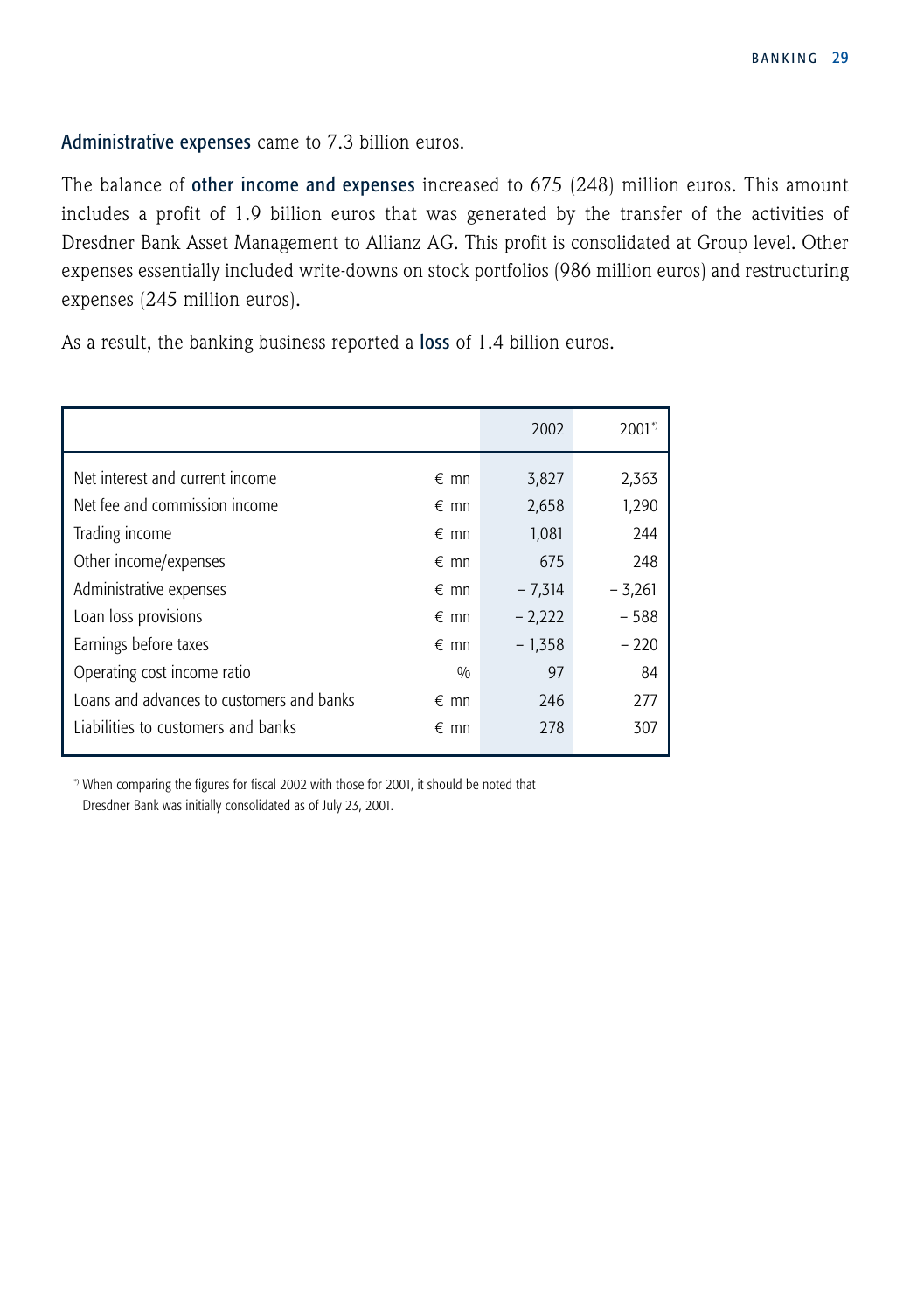*Allianz is one of the five leading asset managers in the world.* Net inflow to assets under management for third-party investors reached 43 billion euros. Nonetheless, assets managed for third parties decreased by 59 billion euros or 9.5 percent to 561 billion euros. This was due to falling stock prices and the depreciation of the U.S. dollar against the euro. The operating result amounted to 495 million euros. After deduction of acquisition-related expenses as well as taxes and minority interests, the segment reported a loss as expected of 405 million euros.

Assets under management comprise both assets managed for third party investors and investments used to cover insurance provisions, equity capital and borrowed funds.

#### Assets under management

|                                                                                                            | Current values<br>12/31/2002<br>$\epsilon$ bn | Current values<br>12/31/2001<br>€ bn |
|------------------------------------------------------------------------------------------------------------|-----------------------------------------------|--------------------------------------|
| Group investments*)<br>Investments for unit-linked life insurance<br>Investments for third-party investors | 403<br>25<br>561                              | 481<br>25<br>620                     |
| Total assets under management                                                                              | 989                                           | 1,126                                |

\*) For the first time, this statement of Group investments also includes trading liabilities. In 2001, assets under management did not include trading liabilities amounting to – 45 billion euros.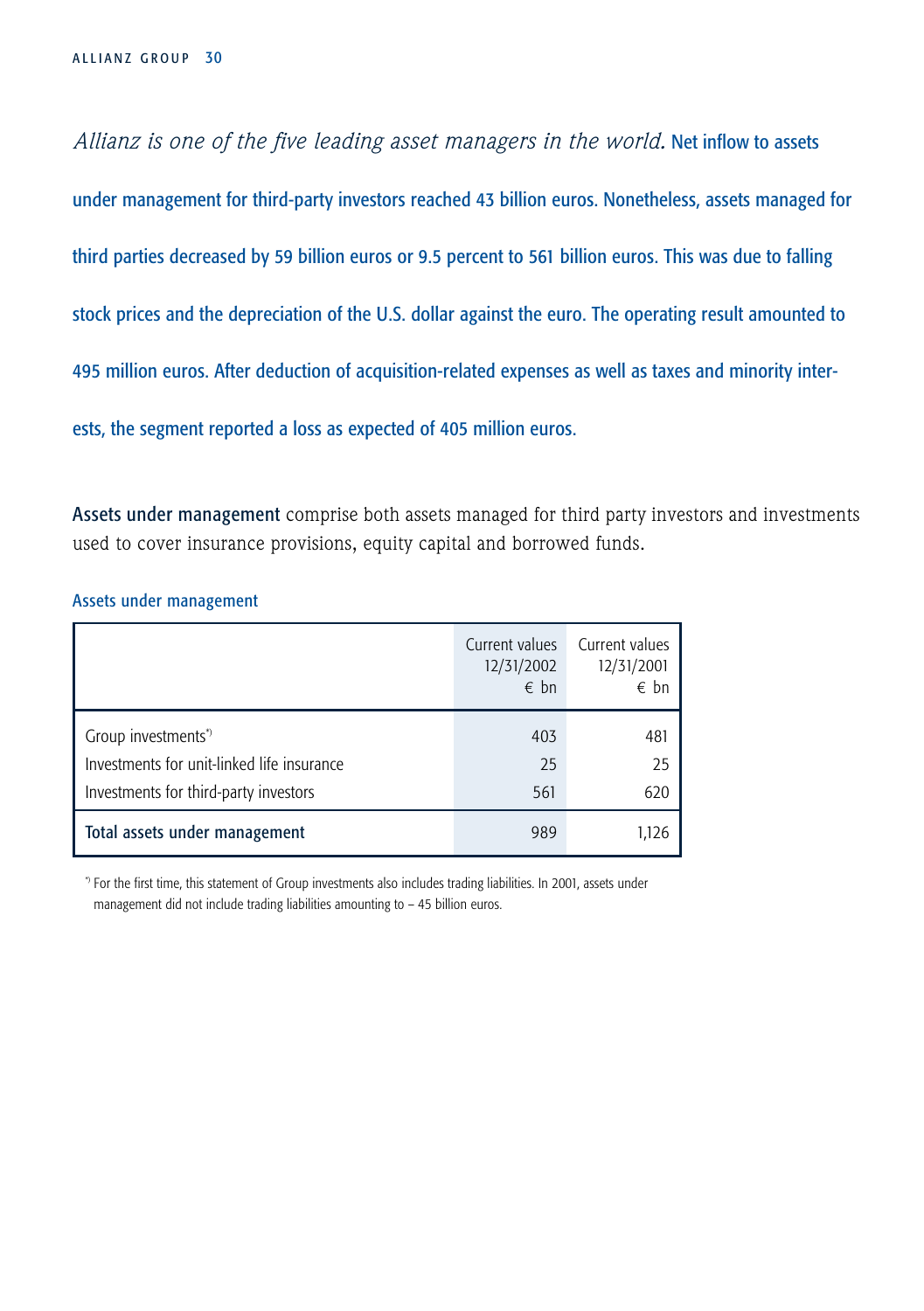## Asset management for third party investors

Following the acquisition of Dresdner Bank, we combined all operative asset management units in Allianz Dresdner Asset Management (ADAM). We now have production and distribution capacities in all essential markets, reaching 60 million private customers and institutional investors.

Approximately 57 percent or 561 billion euros of our assets are managed for third party investors. That includes 43 billion euros in net inflows. Despite these inflows, the value of this portfolio decreased by 59 billion euros. The causes for this decline were lower stock market prices, which accounted for 25 billion euros, and an additional 77 billion euros due to the depreciation of the U.S. dollar against the euro.

Approximately 70 percent of our third-party investments come from the U.S.A. and approximately 19 percent from Germany. As a result, we have a very strong position in both markets. In terms of total volume, institutional customers account for 72 percent. We are thus operating in a market environment with very high demands on the quality of our products and services. This constellation also benefits our private customers.

In 2002, we achieved a number of successes:

- **\_** With a net inflow of 56 billion euros, our fixed-income fund business achieved extraordinarily strong growth. This increased the fixed-income share of our portfolio to 72 percent; equity funds account for 25 percent.
- **\_** Our PIMCO Total Return Fund alone increased its investment volume to 68 billion U.S. dollars by the end of the year and thus became the largest actively managed investment fund in the world.
- **\_** Its European equivalent, dit Euro Bond Total Return Fund "powered by PIMCO", was able to attract 1.5 billion euros in net inflows between its launch in May 2002 and the end of the year. That makes it Germany´s best-selling fixed-interest fund. This performance was recognized by the "Financial News", which honored PIMCO as the best European fixed-income fund manager.
- **\_** Measured in terms of net inflows from third-party sales, our public funds rank second in the U.S.A.
- **\_** The leading position of ADAM in the institutional customer business in Germany can also be attributed to the successful integration of Dresdner Bank Asset Management.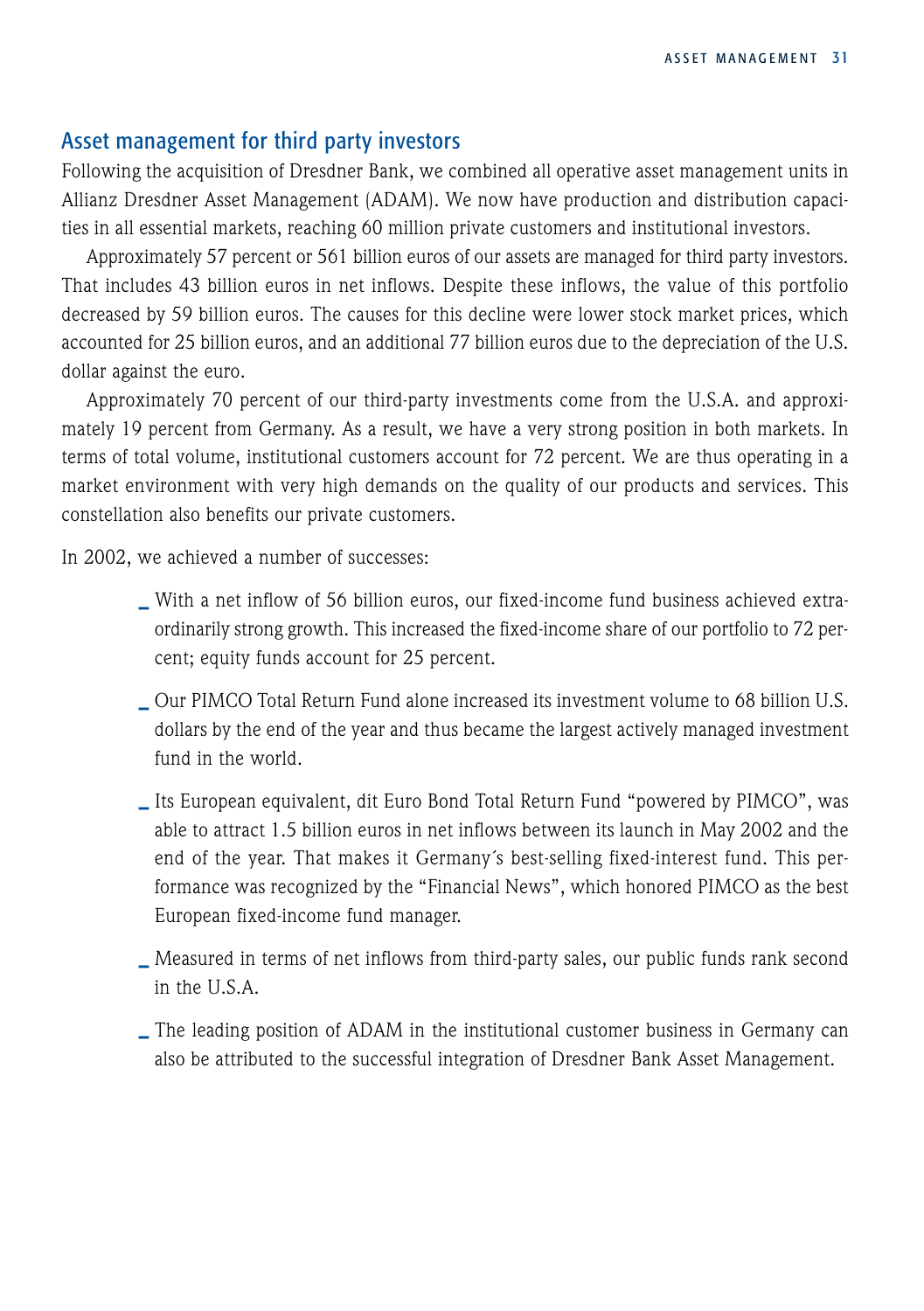- **\_** In June 2000, we launched the Allianz Dresdner Pension Fund.
- **\_** In China, a market with excellent growth prospects for fund managers, our joint venture Guotai Junan Allianz Fund Management Co. was the first fund manager with foreign participation to be granted a business license. The cooperation brought together the distribution network of our partner, Guotai Junan Securities, with our expertise in risk and portfolio management, product design and controlling.

The operating result rose to 495 million euros, up 182 million euros from the previous year. The increase is due to the fact that the asset management activities of Dresdner Bank were for the first time included on a full-year basis. The bank was consolidated as of July 23, 2001. Our operating result remained essentially unchanged on the previous year, despite the difficult situation in the capital markets.

An improved cost structure, mainly due to the restructuring of our equity investment units, improved the cost-income ratio from 84.7 to 78.5 percent.

Acquisition-related expenses totaled 729 million euros. They include amortization of goodwill of 377 million euros as well 155 million euros for the amortization of loyalty bonuses for the management of the PIMCO group. These bonuses were agreed upon in 2000 as part of the price paid for the company and are amortized over five years. Another 197 million euros are "retention payments" for the management and employees of PIMCO and Nicholas-Applegate. These payments were also agreed upon as part of the acquisition package for the fund management companies and will continue for another two years.

Minority interests in earnings amounted to 230 million euros. PacLife, which still holds a 30 percent interest in PIMCO, accounts for 162 million euros of this amount.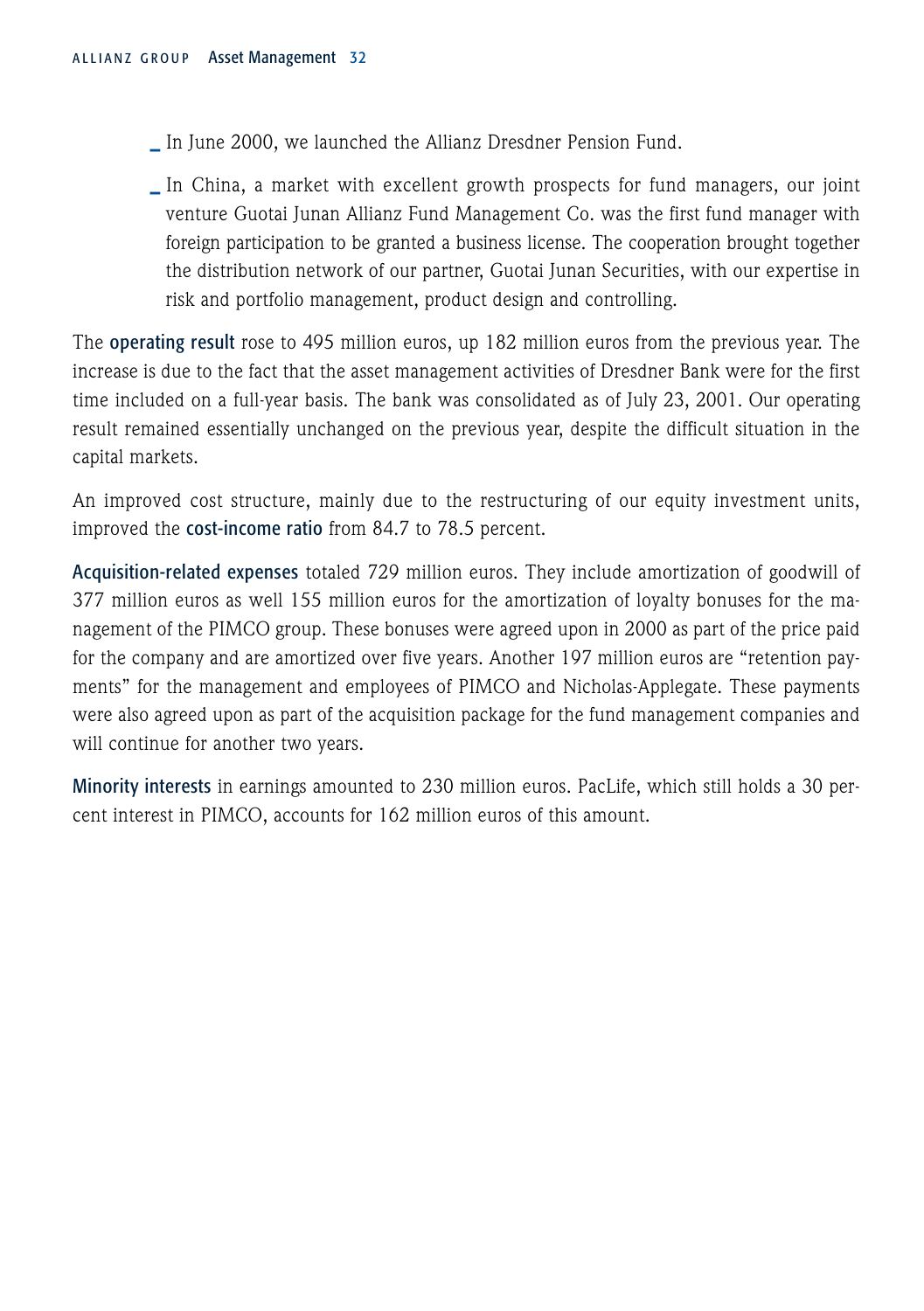*The possibility of a war in the Gulf region weighs heavily over the prospects for economic improvement in the year 2003.* Even if the world economy should regain momentum in the second half of the year, only modest growth can be expected for the year as a whole. Since the risks remain considerable, the overall situation for financial services providers is not likely to improve.

### Business outlook of the Allianz Group

Despite the risks referred to, we expect clear improvements of Allianz Group's operating results in the current year. We are planning further reductions of the combined ratio in the insurance business and of the cost-income ratio in asset management. The Turnaround 2003 program will substantially lower personnel costs and operating expenses in the banking business. However, if the uncertainties in the financial markets persist and economic activity remains depressed, high charges for security write-offs and loan loss provisions can be expected in the current year as well.

These assessments are, as always, subject to the disclaimer provided below.

#### Cautionary Note Regarding Forward-Looking Statements:

Certain of the statements contained herein may be statements of future expectations and other forward-looking statements that are based on management's current views and assumptions and involve known and unknown risks and uncertainties that could cause actual results, performance or events to differ materially from those expressed or implied in such statements. In addition to statements which are forward-looking by reason of context, the words 'may, will, should, expects, plans, intends, anticipates, believes, estimates, predicts, potential, or continue' and similar expressions identify forward-looking statements. Actual results, performance or events may differ materially from those in such statements due to, without limitation, (i) general economic conditions, including in particular economic conditions in the Allianz Group's core business and core markets, (ii) performance of financial markets, including emerging markets, (iii) the frequency and severity of insured loss events, (iv) mortality and morbidity levels and trends, (v) persistency levels, (vi) the extent of credit defaults (vii) interest rate levels, (viii) currency exchange rates including the Euro-U.S. Dollar exchange rate, (ix) changing levels of competition, (x) changes in laws and regulations, including monetary convergence and the European Monetary Union, (xi) changes in the policies of central banks and/or foreign governments, (xii) the impact of acquisitions, including related integration issues, (xiii) reorganization measures and (xiv) general competitive factors, in each case on a local, regional, national and/or global basis. Many of these factors may be more likely to occur, or more pronounced, as a result of terrorist activities and their consequences.

The matters discussed herein may also involve risks and uncertainties described from time to time in Allianz AG's filings with the U.S. Securities and Exchange Commission. The company assumes no obligation to update any forwardlooking information contained herein.